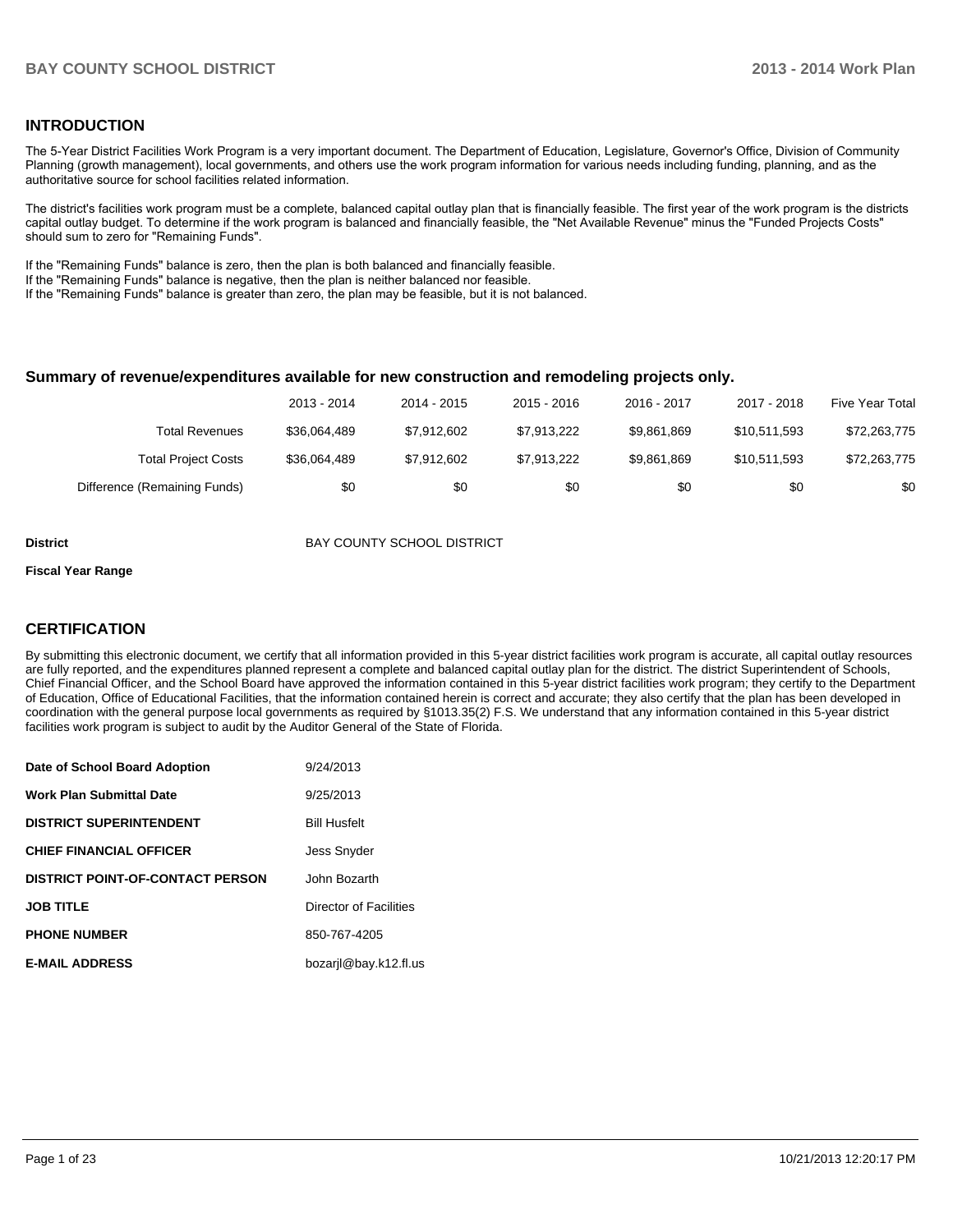# **Expenditures**

## **Expenditure for Maintenance, Repair and Renovation from 1.50-Mills and PECO**

Annually, prior to the adoption of the district school budget, each school board must prepare a tentative district facilities work program that includes a schedule of major repair and renovation projects necessary to maintain the educational and ancillary facilities of the district.

| Item                                          | 2013 - 2014<br><b>Actual Budget</b> | 2014 - 2015<br>Projected | 2015 - 2016<br>Projected | 2016 - 2017<br>Projected | 2017 - 2018<br>Projected | <b>Total</b> |
|-----------------------------------------------|-------------------------------------|--------------------------|--------------------------|--------------------------|--------------------------|--------------|
| <b>HVAC</b>                                   | \$0                                 | \$0                      | \$0                      | \$0                      | \$0                      | \$0          |
| Locations: No Locations for this expenditure. |                                     |                          |                          |                          |                          |              |
| Flooring                                      | \$0                                 | \$0                      | \$0                      | \$0                      | \$0                      | \$0          |
| Locations: No Locations for this expenditure. |                                     |                          |                          |                          |                          |              |
| Roofing                                       | \$0                                 | \$0                      | \$0                      | \$0                      | \$0                      | \$0          |
| Locations: No Locations for this expenditure. |                                     |                          |                          |                          |                          |              |
| Safety to Life                                | \$0                                 | \$0                      | \$0                      | \$0                      | \$0                      | \$0          |
| Locations: No Locations for this expenditure. |                                     |                          |                          |                          |                          |              |
| Fencing                                       | \$0                                 | \$0                      | \$0                      | \$0                      | \$0                      | \$0          |
| Locations: No Locations for this expenditure. |                                     |                          |                          |                          |                          |              |
| Parking                                       | \$0                                 | \$0                      | \$0                      | \$0                      | \$0                      | \$0          |
| Locations: No Locations for this expenditure. |                                     |                          |                          |                          |                          |              |
| Electrical                                    | \$0                                 | \$0                      | \$0                      | \$0                      | \$0                      | \$0          |
| Locations: No Locations for this expenditure. |                                     |                          |                          |                          |                          |              |
| Fire Alarm                                    | \$0                                 | \$0                      | \$0                      | \$0                      | \$0                      | \$0          |
| Locations: No Locations for this expenditure. |                                     |                          |                          |                          |                          |              |
| Telephone/Intercom System                     | \$0                                 | \$0                      | \$0                      | \$0                      | \$0                      | \$0          |
| Locations: No Locations for this expenditure. |                                     |                          |                          |                          |                          |              |
| <b>Closed Circuit Television</b>              | \$0                                 | \$0                      | \$0                      | \$0                      | \$0                      | \$0          |
| Locations: No Locations for this expenditure. |                                     |                          |                          |                          |                          |              |
| Paint                                         | \$0                                 | \$0                      | \$0                      | \$0                      | \$0                      | \$0          |
| Locations: No Locations for this expenditure. |                                     |                          |                          |                          |                          |              |
| Maintenance/Repair                            | \$0                                 | \$0                      | \$35,065                 | \$109,889                | \$263,415                | \$408,369    |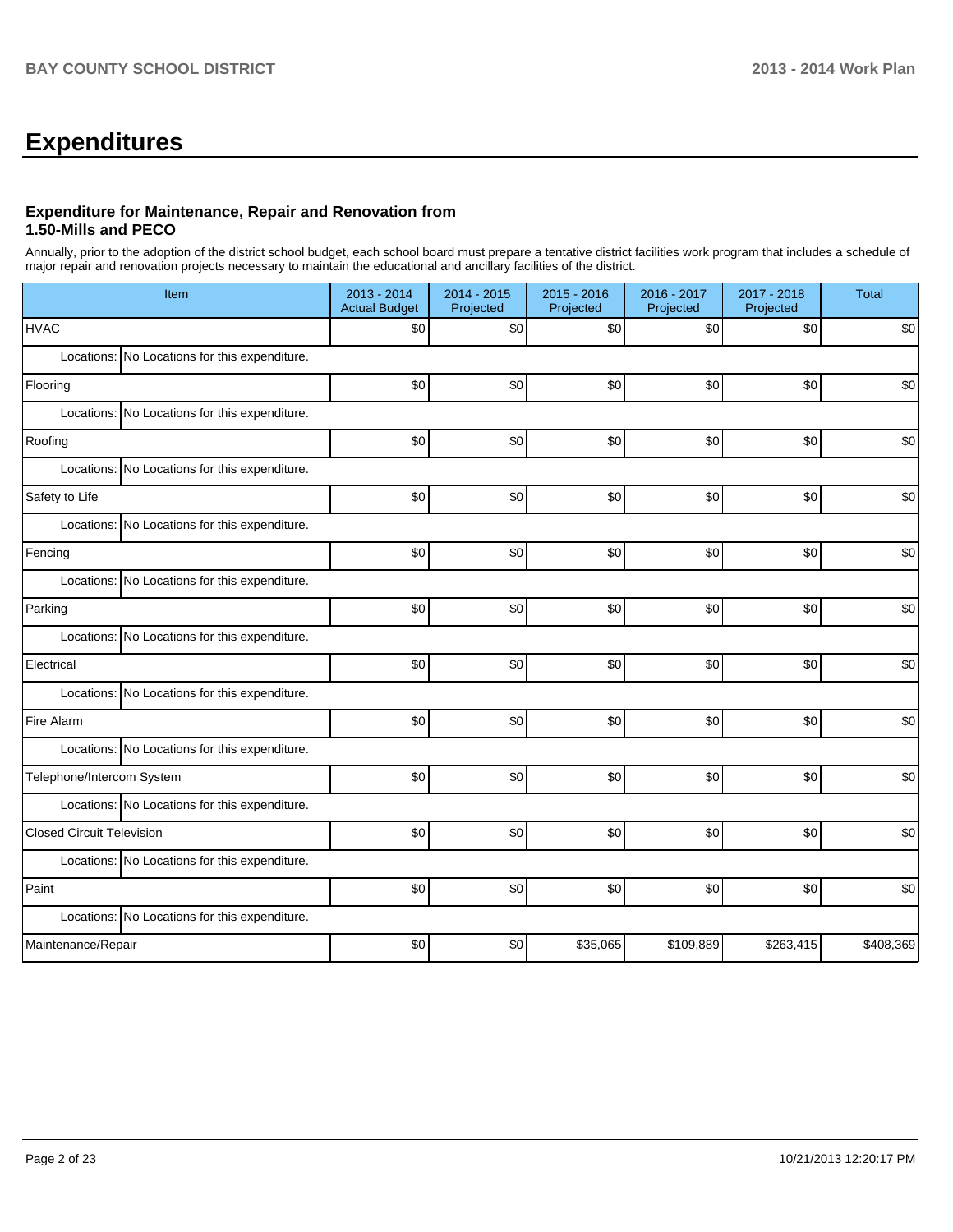| Locations: A CRAWFORD MOSLEY SENIOR HIGH, A D HARRIS SENIOR HIGH, ARNOLD SENIOR HIGH, BAY SENIOR HIGH, BOZEMAN LEARNING |     |     |          |           |           |           |
|-------------------------------------------------------------------------------------------------------------------------|-----|-----|----------|-----------|-----------|-----------|
| CENTER, BREAKFAST POINT SCHOOL, CALLAWAY ELEMENTARY, CEDAR GROVE ELEMENTARY, EMERALD BAY ACADEMY,                       |     |     |          |           |           |           |
| EVERITT MIDDLE, HILAND PARK ELEMENTARY, HUTCHISON BEACH ELEMENTARY, JINKS MIDDLE, LEASED, LUCILLE MOORE                 |     |     |          |           |           |           |
| ELEMENTARY, LYNN HAVEN ELEMENTARY, MAINTENANCE, MARGARET K LEWIS SCHOOL, MARGARET K. LEWIS SCHOOL IN                    |     |     |          |           |           |           |
| MILLVILLE , MERRIAM CHERRY STREET ELEMENTARY, MERRITT BROWN MIDDLE, MOWAT MIDDLE, NELSON ADMINISTRATIVE                 |     |     |          |           |           |           |
| BUILDING, NEW HORIZONS CENTER (OLD), New Horizons Learning Center (New), NORTHSIDE ELEMENTARY, OAKLAND TERRACE          |     |     |          |           |           |           |
| ELEMENTARY, PARKER ELEMENTARY, PATRONIS ELEMENTARY, PATTERSON ELEMENTARY, ROSENWALD HIGH, RUTHERFORD                    |     |     |          |           |           |           |
| SENIOR HIGH, SAINT ANDREW SCHOOL, SMITH ELEMENTARY, SOUTHPORT ELEMENTARY, SPRINGFIELD ELEMENTARY,                       |     |     |          |           |           |           |
| SURFSIDE MIDDLE, TOM P HANEY VOCATIONAL-TECHNICAL CENTER, TRANSPORTATION, TYNDALL ELEMENTARY, WALLER                    |     |     |          |           |           |           |
| ELEMENTARY, WAREHOUSE, WEST BAY ELEMENTARY                                                                              |     |     |          |           |           |           |
| Sub Total:                                                                                                              | \$0 | \$0 | \$35,065 | \$109,889 | \$263,415 | \$408,369 |

| <b>IPECO</b><br>) Maintenance Expenditures | ሖ<br>Ψ  | $\sim$<br>ມບ | \$35.065 | \$109.889 | \$263.415 | \$408.369 |
|--------------------------------------------|---------|--------------|----------|-----------|-----------|-----------|
| 1.50 Mill Sub Total:                       | ሖ<br>ΦU | $\sim$<br>w  | ሶሳ<br>ΦU | ሶስ<br>ושב | ሖ<br>ັບບ  | \$0       |

No items have been specified.

| \$35,065<br>\$263.415<br>\$109,889<br>\$408.369<br>\$0<br>Total:<br>50<br>. |
|-----------------------------------------------------------------------------|
|-----------------------------------------------------------------------------|

#### **Local 1.50 Mill Expenditure For Maintenance, Repair and Renovation**

Anticipated expenditures expected from local funding sources over the years covered by the current work plan.

| Item                                                         | 2013 - 2014<br><b>Actual Budget</b> | $2014 - 2015$<br>Projected | 2015 - 2016<br>Projected | 2016 - 2017<br>Projected | 2017 - 2018<br>Projected | <b>Total</b> |
|--------------------------------------------------------------|-------------------------------------|----------------------------|--------------------------|--------------------------|--------------------------|--------------|
| Remaining Maint and Repair from 1.5 Mills                    | \$0                                 | \$0                        | \$0                      | \$0                      | \$0                      | \$0          |
| Maintenance/Repair Salaries                                  | \$0                                 | \$0                        | \$0                      | \$0                      | \$0                      | \$0          |
| <b>School Bus Purchases</b>                                  | \$1,104,207                         | \$1,000,000                | \$1,000,000              | \$1,000,000              | \$1,000,000              | \$5,104,207  |
| <b>Other Vehicle Purchases</b>                               | \$0                                 | \$0                        | \$0                      | \$0                      | \$0                      | \$0          |
| Capital Outlay Equipment                                     | \$0                                 | \$0                        | \$0                      | \$0                      | \$0                      | \$0          |
| <b>Rent/Lease Payments</b>                                   | \$0                                 | \$0                        | \$0                      | \$0                      | \$0                      | \$0          |
| <b>COP Debt Service</b>                                      | \$7,860,252                         | \$7,860,252                | \$7,860,252              | \$7,860,252              | \$7,860,252              | \$39,301,260 |
| Rent/Lease Relocatables                                      | \$80,000                            | \$80,000                   | \$50,000                 | \$50,000                 | \$25,000                 | \$285,000    |
| <b>Environmental Problems</b>                                | \$0                                 | \$0                        | \$0                      | \$0                      | \$0                      | \$0          |
| s.1011.14 Debt Service                                       | \$0                                 | \$0                        | \$0                      | \$0                      | \$0                      | \$0          |
| <b>Special Facilities Construction Account</b>               | \$0                                 | \$0                        | \$0                      | \$0                      | \$0                      | \$0          |
| Premiums for Property Casualty Insurance - 1011.71<br>(4a,b) | \$1,832,066                         | \$1,832,066                | \$1,832,066              | \$1,832,066              | \$1,832,066              | \$9,160,330  |
| Qualified School Construction Bonds (QSCB)                   | \$0                                 | \$0                        | \$0                      | \$0                      | \$0                      | \$0          |
| Qualified Zone Academy Bonds (QZAB)                          | \$0                                 | \$0                        | \$0                      | \$0                      | \$0                      | \$0          |
| Technology - MIS                                             | \$115,607                           | \$120,000                  | \$120,000                | \$120,000                | \$120,000                | \$595,607    |
| <b>Capitalized Salaries</b>                                  | \$108,725                           | \$108,725                  | \$108,725                | \$108,725                | \$1,087,250              | \$1,522,150  |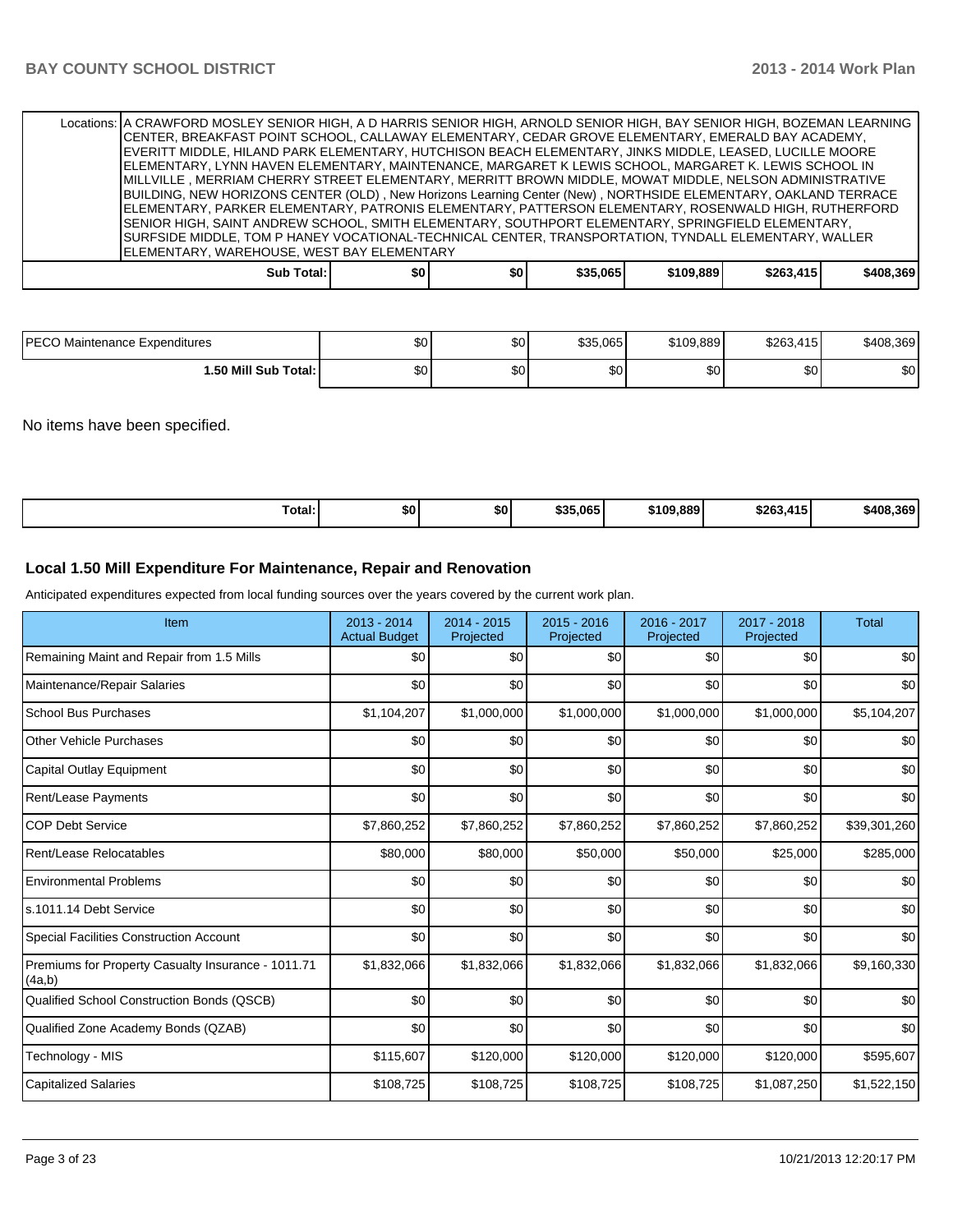| Local Expenditure Totals:          | \$14,040,356 | \$14,957,194 | \$15,597,721 | \$16,399,928 | \$17,451,684 | \$78,446,883 |
|------------------------------------|--------------|--------------|--------------|--------------|--------------|--------------|
| Preventative Maintenance           | \$218,264    | \$500,000    | \$500,000    | \$500,000    | \$500,000    | \$2,218,264  |
| Roofing                            | \$1,000,000  | \$1,000,000  | \$1,000,000  | \$1,000,000  | \$1,000,000  | \$5,000,000  |
| Transfer to Maintenance Department | \$1,000,000  | \$1,000,000  | \$964,395    | \$890,111    | \$736,585    | \$4,591,091  |
| Small Maintenance/Repair Projects  | \$721,235    | \$1,456,151  | \$2,162,283  | \$3,038,774  | \$3,290,531  | \$10,668,974 |

# **Revenue**

#### **1.50 Mill Revenue Source**

Schedule of Estimated Capital Outlay Revenue from each currently approved source which is estimated to be available for expenditures on the projects included in the tentative district facilities work program. All amounts are NET after considering carryover balances, interest earned, new COP's, 1011.14 and 1011.15 loans, etc. Districts cannot use 1.5-Mill funds for salaries except for those explicitly associated with maintenance/repair projects. (1011.71 (5), F.S.)

| <b>Item</b>                                                                       | Fund | $2013 - 2014$<br><b>Actual Value</b> | $2014 - 2015$<br>Projected | $2015 - 2016$<br>Projected | 2016 - 2017<br>Projected | 2017 - 2018<br>Projected | Total            |
|-----------------------------------------------------------------------------------|------|--------------------------------------|----------------------------|----------------------------|--------------------------|--------------------------|------------------|
| (1) Non-exempt property<br>assessed valuation                                     |      | \$14,937,870,892                     | \$15,580,410,331           | \$16,247,625,859           | \$17,083,258,673         | \$18,178,837,794         | \$82,028,003,549 |
| (2) The Millege projected for<br>discretionary capital outlay per<br>ls.1011.71   |      | 1.00                                 | 1.00                       | 1.00                       | 1.00                     | 1.00                     |                  |
| (3) Full value of the 1.50-Mill<br>discretionary capital outlay per<br>ls.1011.71 |      | \$25,095,623                         | \$26,175,089               | \$27,296,011               | \$28,699,875             | \$30,540,447             | \$137,807,045    |
| (4) Value of the portion of the 1.50<br>-Mill ACTUALLY levied                     | 370  | \$14,340,356                         | \$14,957,194               | \$15,597,721               | \$16,399,928             | \$17,451,684             | \$78,746,883     |
| $(5)$ Difference of lines $(3)$ and $(4)$                                         |      | \$10,755,267                         | \$11,217,895               | \$11,698,290               | \$12,299,947             | \$13,088,763             | \$59,060,162     |

## **PECO Revenue Source**

The figure in the row designated "PECO Maintenance" will be subtracted from funds available for new construction because PECO maintenance dollars cannot be used for new construction.

| <b>Item</b>                           | Fund | $2013 - 2014$<br><b>Actual Budget</b> | $2014 - 2015$<br>Projected | $2015 - 2016$<br>Projected | 2016 - 2017<br>Projected | 2017 - 2018<br>Projected | Total            |
|---------------------------------------|------|---------------------------------------|----------------------------|----------------------------|--------------------------|--------------------------|------------------|
| IPECO New Construction                | 340  | \$0                                   | \$0                        | \$0                        | \$0                      | \$0 <sub>1</sub>         | \$0 <sub>1</sub> |
| <b>IPECO Maintenance Expenditures</b> |      | \$0                                   | \$0 <sub>1</sub>           | \$35,065                   | \$109.889                | \$263,415                | \$408,369        |
|                                       |      | \$0                                   | \$0                        | \$35,065                   | \$109.889                | \$263.415                | \$408,369        |

## **CO & DS Revenue Source**

Revenue from Capital Outlay and Debt Service funds.

| Item                                               | Fund | 2013 - 2014<br><b>Actual Budget</b> | $2014 - 2015$<br>Projected | $2015 - 2016$<br>Projected | $2016 - 2017$<br>Projected | $2017 - 2018$<br>Projected | Total     |
|----------------------------------------------------|------|-------------------------------------|----------------------------|----------------------------|----------------------------|----------------------------|-----------|
| ICO & DS Cash Flow-through<br><b>I</b> Distributed | 360  | \$151.748                           | \$151.748                  | \$151.748                  | \$151.748                  | \$151.748                  | \$758.740 |
| ICO & DS Interest on<br>Undistributed CO           | 360  | \$8,733                             | \$8,733                    | \$8,733                    | \$8,733                    | \$8,733                    | \$43,665  |
|                                                    |      | \$160,481                           | \$160,481                  | \$160,481                  | \$160,481                  | \$160,481                  | \$802,405 |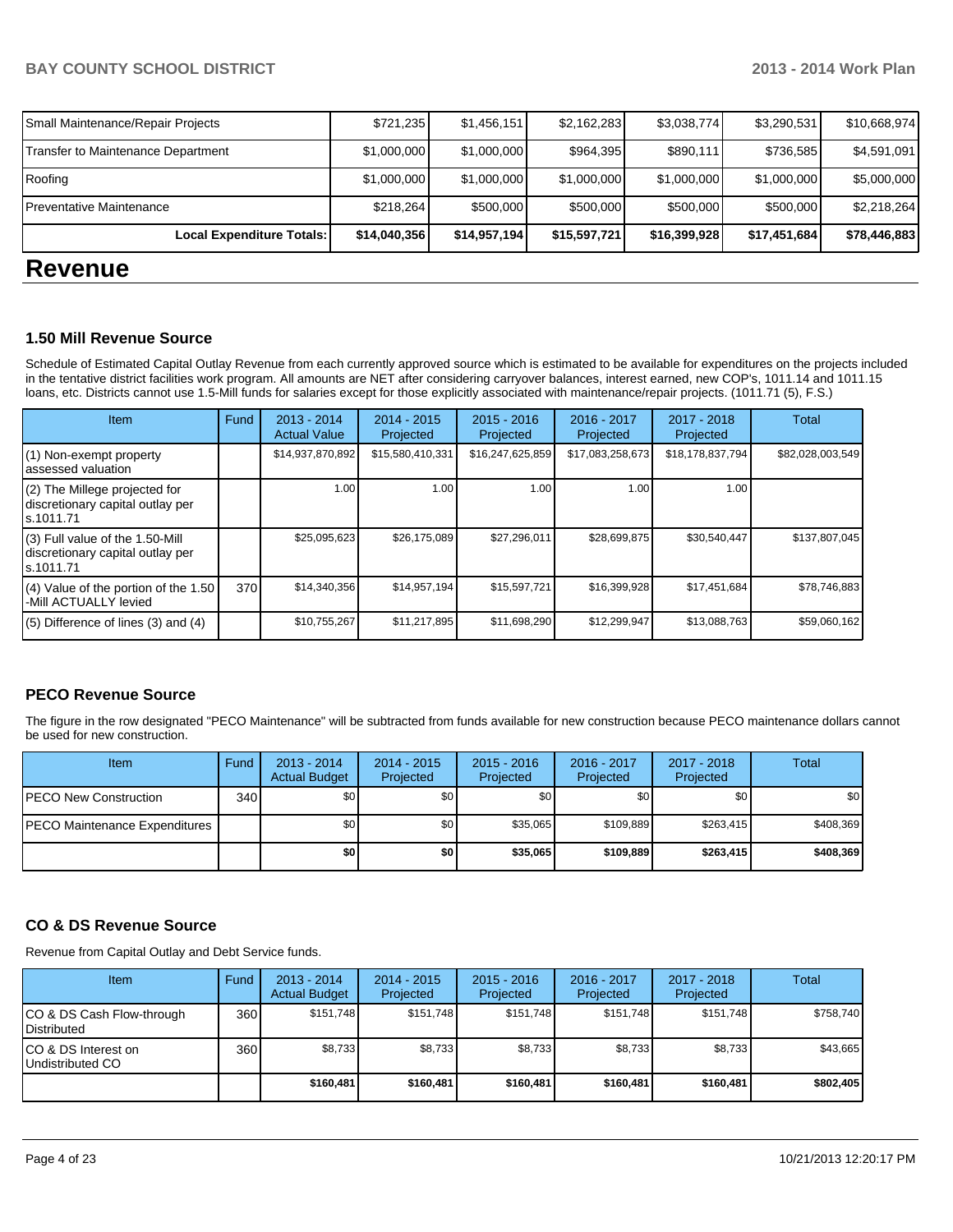#### **Fair Share Revenue Source**

Nothing reported for this section. All legally binding commitments for proportionate fair-share mitigation for impacts on public school facilities must be included in the 5-year district work program.

#### **Sales Surtax Referendum**

Specific information about any referendum for a 1-cent or ½-cent surtax referendum during the previous year.

**Did the school district hold a surtax referendum during the past fiscal year 2012 - 2013?**

No

## **Additional Revenue Source**

Any additional revenue sources

| Item                                                                                                   | 2013 - 2014<br><b>Actual Value</b> | $2014 - 2015$<br>Projected | $2015 - 2016$<br>Projected | 2016 - 2017<br>Projected | 2017 - 2018<br>Projected | <b>Total</b> |
|--------------------------------------------------------------------------------------------------------|------------------------------------|----------------------------|----------------------------|--------------------------|--------------------------|--------------|
| Proceeds from a s.1011.14/15 F.S. Loans                                                                | \$0                                | \$0                        | \$0                        | \$0                      | \$0                      | \$0          |
| District Bonds - Voted local bond<br>referendum proceeds per s.9, Art VII<br><b>State Constitution</b> | \$0                                | \$0                        | \$0                        | \$0                      | \$0                      | \$0          |
| Proceeds from Special Act Bonds                                                                        | \$0                                | \$0                        | \$0                        | \$0                      | \$0                      | \$0          |
| Estimated Revenue from CO & DS Bond<br>Sale                                                            | \$0                                | \$0                        | \$0                        | \$0                      | \$0                      | \$0          |
| Proceeds from Voted Capital<br>Improvements millage                                                    | \$0                                | \$0                        | \$0                        | \$0                      | \$0                      | \$0          |
| Other Revenue for Other Capital Projects                                                               | \$0                                | \$0                        | \$0                        | \$0                      | \$0                      | \$0          |
| Proceeds from 1/2 cent sales surtax<br>authorized by school board                                      | \$15,500,000                       | \$15,500,000               | \$15,500,000               | \$15,500,000             | \$15,500,000             | \$77,500,000 |
| Proceeds from local governmental<br>infrastructure sales surtax                                        | \$0                                | \$0                        | \$0                        | \$0                      | \$0                      | \$0          |
| Proceeds from Certificates of<br>Participation (COP's) Sale                                            | \$0                                | \$0                        | \$0                        | \$0                      | \$0                      | \$0          |
| Classrooms First Bond proceeds amount<br>authorized in FY 1997-98                                      | \$0                                | \$0                        | \$0                        | \$0                      | \$0                      | \$0          |
| <b>Classrooms for Kids</b>                                                                             | \$0                                | \$0                        | \$0                        | \$0                      | \$0                      | \$0          |
| <b>District Equity Recognition</b>                                                                     | \$0                                | \$0                        | \$0                        | \$0                      | \$0                      | \$0          |
| <b>Federal Grants</b>                                                                                  | \$0                                | \$0                        | \$0                        | \$0                      | \$0                      | \$0          |
| Proportionate share mitigation (actual<br>cash revenue only, not in kind donations)                    | \$0                                | \$0                        | \$0                        | \$0                      | \$0                      | \$0          |
| Impact fees received                                                                                   | \$0                                | \$0                        | \$0                        | \$0                      | \$0                      | \$0          |
| Private donations                                                                                      | \$0                                | \$0                        | \$0                        | \$0                      | \$0                      | \$0          |
| Grants from local governments or not-for-<br>profit organizations                                      | \$0                                | \$0                        | \$0                        | \$0                      | \$0                      | \$0          |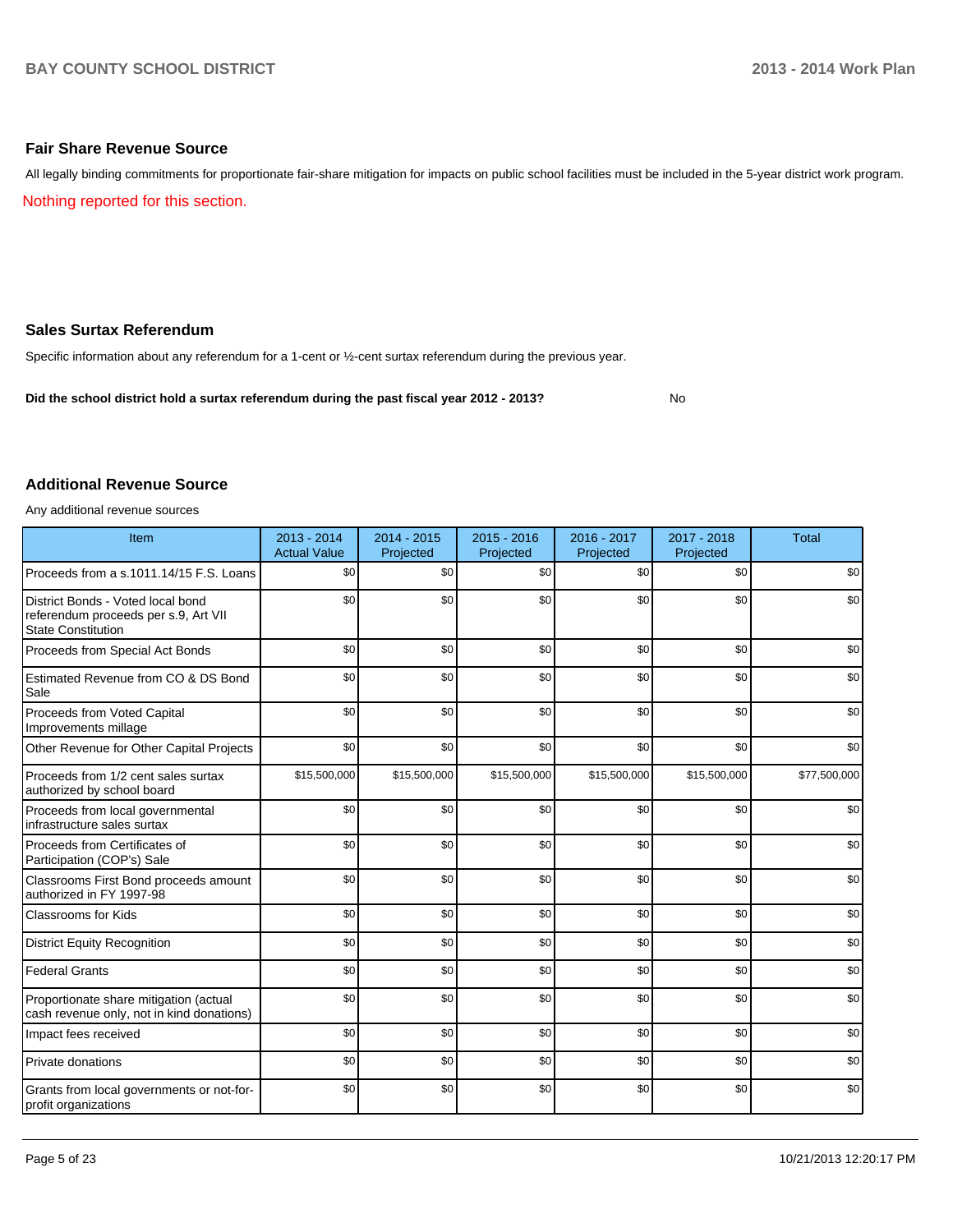| Interest, Including Profit On Investment                                                                      | \$0           | \$0           | \$0           | \$0          | \$0               | \$0            |
|---------------------------------------------------------------------------------------------------------------|---------------|---------------|---------------|--------------|-------------------|----------------|
| Revenue from Bonds pledging proceeds<br>Ifrom 1 cent or 1/2 cent Sales Surtax                                 | \$0           | \$0           | \$0           | \$0          | \$0               | \$0            |
| l Total Fund Balance Carried Forward                                                                          | \$36,453,875  | \$0           | \$0           | \$0          | \$0               | \$36,453,875   |
| General Capital Outlay Obligated Fund<br>Balance Carried Forward From Total<br>l Fund Balance Carried Forward | (\$8,601,608) | \$0           | \$0           | \$0          | \$0               | (\$8,601,608)  |
| Special Facilities Construction Account                                                                       | \$0           | \$0           | \$0           | \$0          | \$0               | \$0            |
| IOne Cent - 1/2 Cent Sales Surtax Debt<br>Service From Total Fund Balance Carried<br><b>IForward</b>          | (\$7,748,259) | (\$7,747,879) | (\$7,747,259) | (S5,798,612) | $(\$5, 148, 888)$ | (\$34,190,897) |
| Capital Outlay Projects Funds Balance<br>Carried Forward From Total Fund<br>Balance Carried Forward           | \$0           | \$0           | \$0           | \$0          | \$0               | \$0            |
| <b>Subtotal</b>                                                                                               | \$35,604,008  | \$7,752,121   | \$7,752,741   | \$9,701,388  | \$10,351,112      | \$71,161,370   |

# **Total Revenue Summary**

| <b>Item Name</b>                                            | $2013 - 2014$<br><b>Budget</b> | $2014 - 2015$<br>Projected | $2015 - 2016$<br>Projected | 2016 - 2017<br>Projected | $2017 - 2018$<br>Projected | <b>Five Year Total</b> |
|-------------------------------------------------------------|--------------------------------|----------------------------|----------------------------|--------------------------|----------------------------|------------------------|
| Local 1.5 Mill Discretionary Capital Outlay<br>l Revenue    | \$14,340,356                   | \$14,957,194               | \$15,597,721               | \$16,399,928             | \$17,451,684               | \$78,746,883           |
| IPECO and 1.5 Mill Maint and Other 1.5<br>Mill Expenditures | (\$14,040,356)                 | (S14, 957, 194)            | (\$15,597,721)             | (\$16,399,928)           | (\$17,451,684)             | (\$78,446,883)         |
| IPECO Maintenance Revenue                                   | \$0                            | \$0                        | \$35.065                   | \$109.889                | \$263.415                  | \$408,369              |
| Available 1.50 Mill for New<br>l Construction               | \$300,000                      | \$0                        | \$0                        | \$O                      | \$O I                      | \$300,000              |

| <b>Item Name</b>                      | 2013 - 2014<br><b>Budget</b> | $2014 - 2015$<br>Projected | $2015 - 2016$<br>Projected | $2016 - 2017$<br>Projected | $2017 - 2018$<br>Projected | <b>Five Year Total</b> |
|---------------------------------------|------------------------------|----------------------------|----------------------------|----------------------------|----------------------------|------------------------|
| ICO & DS Revenue                      | \$160.481                    | \$160,481                  | \$160.481                  | \$160,481                  | \$160,481                  | \$802,405              |
| <b>IPECO New Construction Revenue</b> | \$0 <sub>1</sub>             | \$0                        | \$0                        | \$0                        | \$0                        | \$0                    |
| IOther/Additional Revenue             | \$35,604,008                 | \$7,752,121                | \$7,752,741                | \$9,701,388                | \$10,351,112               | \$71,161,370           |
| <b>Total Additional Revenuel</b>      | \$35,764,489                 | \$7,912,602                | \$7,913,222                | \$9,861,869                | \$10,511,593               | \$71,963,775           |
| Total Available Revenue               | \$36,064,489                 | \$7,912,602                | \$7,913,222                | \$9,861,869                | \$10,511,593               | \$72,263,775           |

# **Project Schedules**

## **Capacity Project Schedules**

A schedule of capital outlay projects necessary to ensure the availability of satisfactory classrooms for the projected student enrollment in K-12 programs.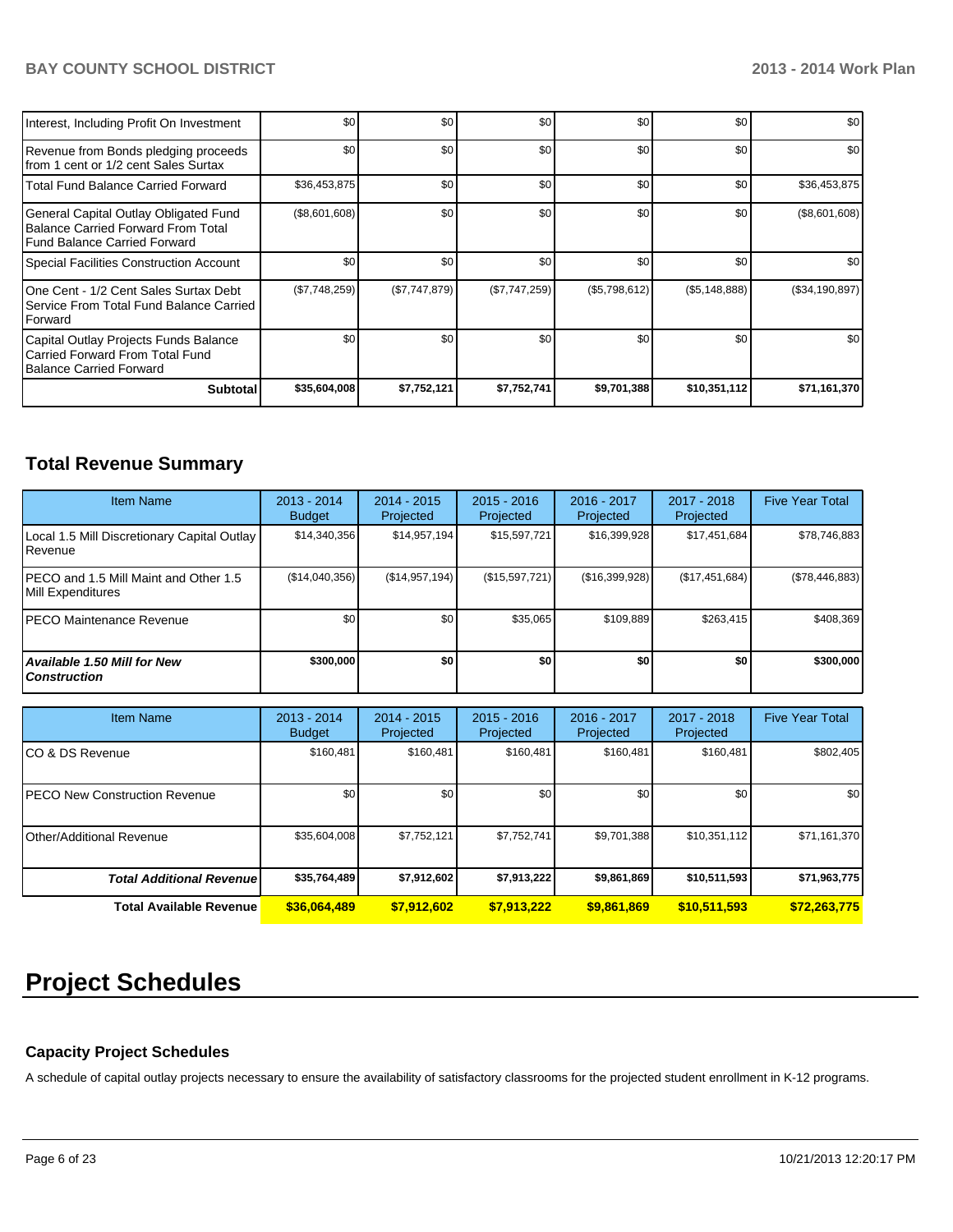| <b>Project Description</b>                                                                                                                                            | Location                                |                          | 2013 - 2014 | $2014 - 2015$ | $2015 - 2016$  | 2016 - 2017 | 2017 - 2018 | <b>Total</b>  | Funded |  |
|-----------------------------------------------------------------------------------------------------------------------------------------------------------------------|-----------------------------------------|--------------------------|-------------|---------------|----------------|-------------|-------------|---------------|--------|--|
| Tyndall Elementary -<br>Convert 3 teacher<br>planning rooms to<br>classrooms                                                                                          | <b>TYNDALL</b><br><b>ELEMENTARY</b>     | Planned<br>Cost:         | \$100,000   | \$0           | \$0            | \$0         | \$0         | \$100,000 Yes |        |  |
|                                                                                                                                                                       | <b>Student Stations:</b>                |                          | 54          | 0             | $\mathbf 0$    | 0           | 0           | 54            |        |  |
|                                                                                                                                                                       |                                         | <b>Total Classrooms:</b> | 3           | $\Omega$      | $\overline{0}$ | $\Omega$    | 0           | 3             |        |  |
|                                                                                                                                                                       | Gross Sq Ft:                            |                          | 2,334       | $\Omega$      | 0              | $\Omega$    | 0           | 2,334         |        |  |
| <b>Breakfast Point- Add</b><br>10 modular<br>classroom; convert 1<br>media processing<br>room; 1 teacher<br>planning; & 2 P.E.<br>Multipurpose rooms<br>to classrooms | <b>BREAKFAST POINT</b><br><b>SCHOOL</b> | Planned<br>Cost:         | \$300,000   | \$0           | \$0            | \$0         | \$0         | \$300,000 Yes |        |  |
|                                                                                                                                                                       |                                         | <b>Student Stations:</b> | 308         | $\Omega$      | $\Omega$       | $\Omega$    | 0           | 308           |        |  |
|                                                                                                                                                                       |                                         | <b>Total Classrooms:</b> | 14          | 0             | $\Omega$       | 0           | $\Omega$    | 14            |        |  |
|                                                                                                                                                                       |                                         | Gross Sq Ft:             | 12,470      | $\Omega$      | $\overline{0}$ | $\Omega$    | 0           | 12,470        |        |  |
|                                                                                                                                                                       |                                         | <b>Planned Cost:</b>     | \$400,000   | \$0           | \$0            | \$0         | \$0         | \$400,000     |        |  |
|                                                                                                                                                                       |                                         | <b>Student Stations:</b> | 362         | 0             | 0              | 0           | 0           | 362           |        |  |
|                                                                                                                                                                       |                                         | <b>Total Classrooms:</b> | 17          | $\bf{0}$      | 0              | 0           | 0           | 17            |        |  |
|                                                                                                                                                                       |                                         | Gross Sq Ft:             | 14,804      | 0             | 0              | 0           | 0           | 14,804        |        |  |

#### **Other Project Schedules**

Major renovations, remodeling, and additions of capital outlay projects that do not add capacity to schools.

| <b>Project Description</b>                                                                                                                              | Location                                | $2013 - 2014$<br>Actual Budget | $2014 - 2015$<br>Projected | $2015 - 2016$<br>Projected | $2016 - 2017$<br>Projected | $2017 - 2018$<br>Projected | <b>Total</b>    | Funded |
|---------------------------------------------------------------------------------------------------------------------------------------------------------|-----------------------------------------|--------------------------------|----------------------------|----------------------------|----------------------------|----------------------------|-----------------|--------|
| Minor Maintenance/Repair &<br>Preventative Maintenance                                                                                                  | Location not specified                  | \$410,459                      | \$0                        | \$0                        | \$0                        | \$0                        | \$410,459 Yes   |        |
| Unappropriated Funds                                                                                                                                    | Location not specified                  | \$654,312                      | \$0                        | \$0                        | \$0                        | \$0                        | \$654,312 Yes   |        |
| Transfer to Maintenance Dept.                                                                                                                           | Location not specified                  | \$382,632                      | \$0                        | \$0                        | \$0                        | \$0                        | \$382,632 Yes   |        |
| l Cedar Grove-Renovate<br>Buildings 7 & 8; addition to<br>Imedia Center                                                                                 | <b>CEDAR GROVE</b><br><b>ELEMENTARY</b> | \$2,640,736                    | \$0                        | \$0                        | \$0                        | \$0                        | \$2,640,736 Yes |        |
| Rutherford-Renovation of<br>Buildings 3,8 & 10 & 13; HVAC<br>Central Plant to Serve Buildings<br>3-8 & 10-13 & ADA Parking &<br><b>Toliet Upgrading</b> | <b>RUTHERFORD SENIOR</b><br><b>HIGH</b> | \$8,275,191                    | \$0                        | \$0                        | \$0                        | \$0                        | \$8,275,191 Yes |        |
| Jinks-Renovate girls locker<br>room in Building 8                                                                                                       | <b>JINKS MIDDLE</b>                     | \$0                            | \$0                        | \$184,800                  | \$0                        | \$0                        | \$184,800 Yes   |        |
| Lynn Haven-Renovate rooms<br>51-502A in Building 5; correct<br>drainage; upgrade<br>paving/parking                                                      | LYNN HAVEN<br><b>ELEMENTARY</b>         | \$0                            | \$0                        | \$932,800                  | \$0                        | \$0                        | \$932,800 Yes   |        |
| Arnold HVAC                                                                                                                                             | <b>ARNOLD SENIOR HIGH</b>               | \$425,562                      | \$125,000                  | \$0                        | \$0                        | \$0                        | \$550,562 Yes   |        |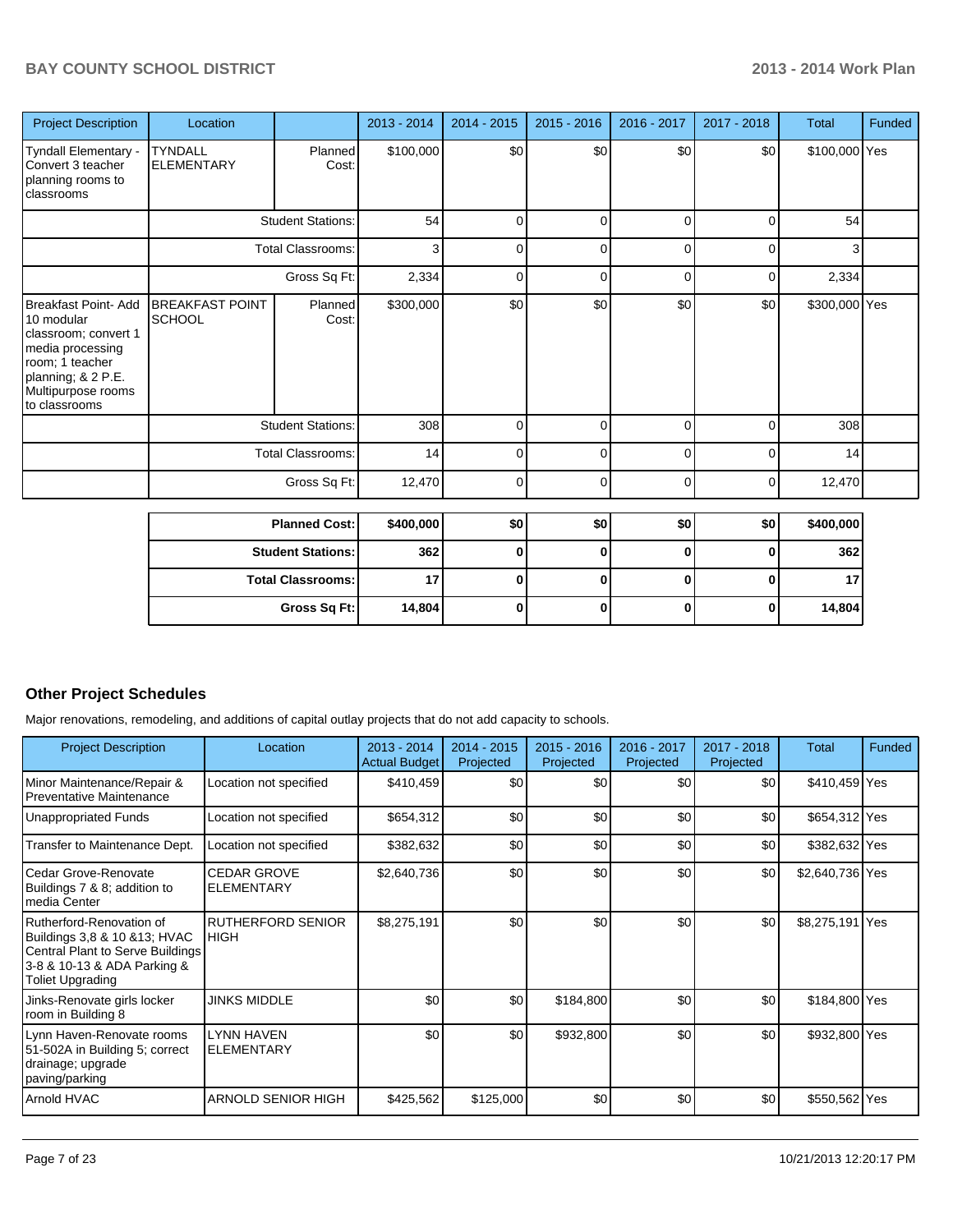| M. Cherry St.-Renovate<br>Buildings 2,4,5; replace<br>concrete sidewalk that<br>connects these buildings to the<br>administration building | <b>MERRIAM CHERRY</b><br><b>STREET ELEMENTARY</b>     | \$0          | \$0         | \$0         | \$730,400   | \$0          | \$730,400 Yes   |  |
|--------------------------------------------------------------------------------------------------------------------------------------------|-------------------------------------------------------|--------------|-------------|-------------|-------------|--------------|-----------------|--|
| Parker-Renovate Buildings<br>4,6,7,8,9 & 12; replace wall<br>hung HVAC units                                                               | PARKER ELEMENTARY                                     | \$0          | \$0         | \$0         | \$482,900   | \$0          | \$482,900 Yes   |  |
| Oakland Terrace-Renovate<br>Building 1; replace wall hung<br><b>HVAC</b> units                                                             | <b>OAKLAND TERRACE</b><br><b>ELEMENTARY</b>           | \$0          | \$0         | \$1,123,100 | \$0         | \$0          | \$1,123,100 Yes |  |
| Patterson-Renovate Buildings<br>1,3,5-9, 15; add 2000 sq. ft. to<br>administration area                                                    | <b>PATTERSON</b><br><b>ELEMENTARY</b>                 | \$0          | \$0         | \$1,559,861 | \$865,639   | \$0          | \$2,425,500 Yes |  |
| Technology Maintenance-<br>Management Information<br>Services                                                                              | Location not specified                                | \$1,357,106  | \$1,357,106 | \$1,357,106 | \$1,357,106 | \$1,357,106  | \$6,785,530 Yes |  |
| Bay High - Renovate Buildings<br>1-5, 10, & 13                                                                                             | <b>BAY SENIOR HIGH</b>                                | \$0          | \$3,301,961 | \$2,426,424 | \$0         | \$0          | \$5,728,385 Yes |  |
| Hiland Park - New Cafeteria,<br><b>Classroom Renovations and</b><br><b>Administration Remodeling</b>                                       | <b>HILAND PARK</b><br><b>ELEMENTARY</b>               | \$6,470,729  | \$300,174   | \$0         | \$0         | \$0          | \$6,770,903 Yes |  |
| Contingency                                                                                                                                | Location not specified                                | \$2,314,314  | \$0         | \$0         | \$0         | \$0          | \$2,314,314 Yes |  |
| Modular Upgrades                                                                                                                           | Location not specified                                | \$329,131    | \$329,131   | \$329,131   | \$329,131   | \$329,131    | \$1,645,655 Yes |  |
| Patronis Chiller Replacement                                                                                                               | <b>PATRONIS</b><br><b>ELEMENTARY</b>                  | \$100,000    | \$0         | \$0         | \$0         | \$0          | \$100,000 Yes   |  |
| Partial Renovation of Building 1                                                                                                           | A CRAWFORD MOSLEY<br><b>SENIOR HIGH</b>               | \$3,192,000  | \$2,499,230 | \$0         | \$0         | \$0          | \$5,691,230 Yes |  |
| North Bay Haven - Contribution   Location not specified<br>toward Charter School's New<br>Gymnasium                                        |                                                       | \$3,000,000  | \$0         | \$0         | \$0         | \$0          | \$3,000,000 Yes |  |
| New Cafeteria & Miscellaneous<br>Renovations                                                                                               | <b>SPRINGFIELD</b><br><b>ELEMENTARY</b>               | \$4,500,000  | \$0         | \$0         | \$0         | \$0          | \$4,500,000 Yes |  |
| Smart System Support for all of<br>the district's core classrooms                                                                          | Location not specified                                | \$1,612,317  | \$0         | \$0         | \$0         | \$0          | \$1,612,317 Yes |  |
| Rosenwald - Replace HVAC<br>System in Building 12                                                                                          | ROSENWALD HIGH                                        | \$0          | \$0         | \$0         | \$431,200   | \$0          | \$431,200 Yes   |  |
| Renovate Buildings 1-13; new<br><b>HVAC Central Plant</b>                                                                                  | <b>TYNDALL ELEMENTARY</b>                             | \$0          | \$0         | \$0         | \$2,215,400 | \$0          | \$2,215,400 Yes |  |
| Renovate Buildings 6,8,9                                                                                                                   | TOM P HANEY<br>VOCATIONAL-<br><b>TECHNICAL CENTER</b> | \$0          | \$0         | \$0         | \$2,215,400 | \$0          | \$2,215,400 Yes |  |
| T. Smith - Renovate Buildings 1<br>-5; resurface parking lot.                                                                              | SMITH ELEMENTARY                                      | \$0          | \$0         | \$0         | \$1,234,693 | \$4,467,707  | \$5,702,400 Yes |  |
| Renovate Buildings 1-4 &<br>Convert Classrooms Into<br>Administrative Area                                                                 | <b>NORTHSIDE</b><br><b>ELEMENTARY</b>                 | \$0          | \$0         | \$0         | \$0         | \$2,795,100  | \$2,795,100 Yes |  |
| Renovate Buildings 1-5 & site<br>work (partial funding)                                                                                    | <b>PATRONIS</b><br><b>ELEMENTARY</b>                  | \$0          | \$0         | \$0         | \$0         | \$1,562,549  | \$1,562,549 Yes |  |
|                                                                                                                                            |                                                       | \$35,664,489 | \$7,912,602 | \$7,913,222 | \$9,861,869 | \$10,511,593 | \$71,863,775    |  |

# **Additional Project Schedules**

Any projects that are not identified in the last approved educational plant survey.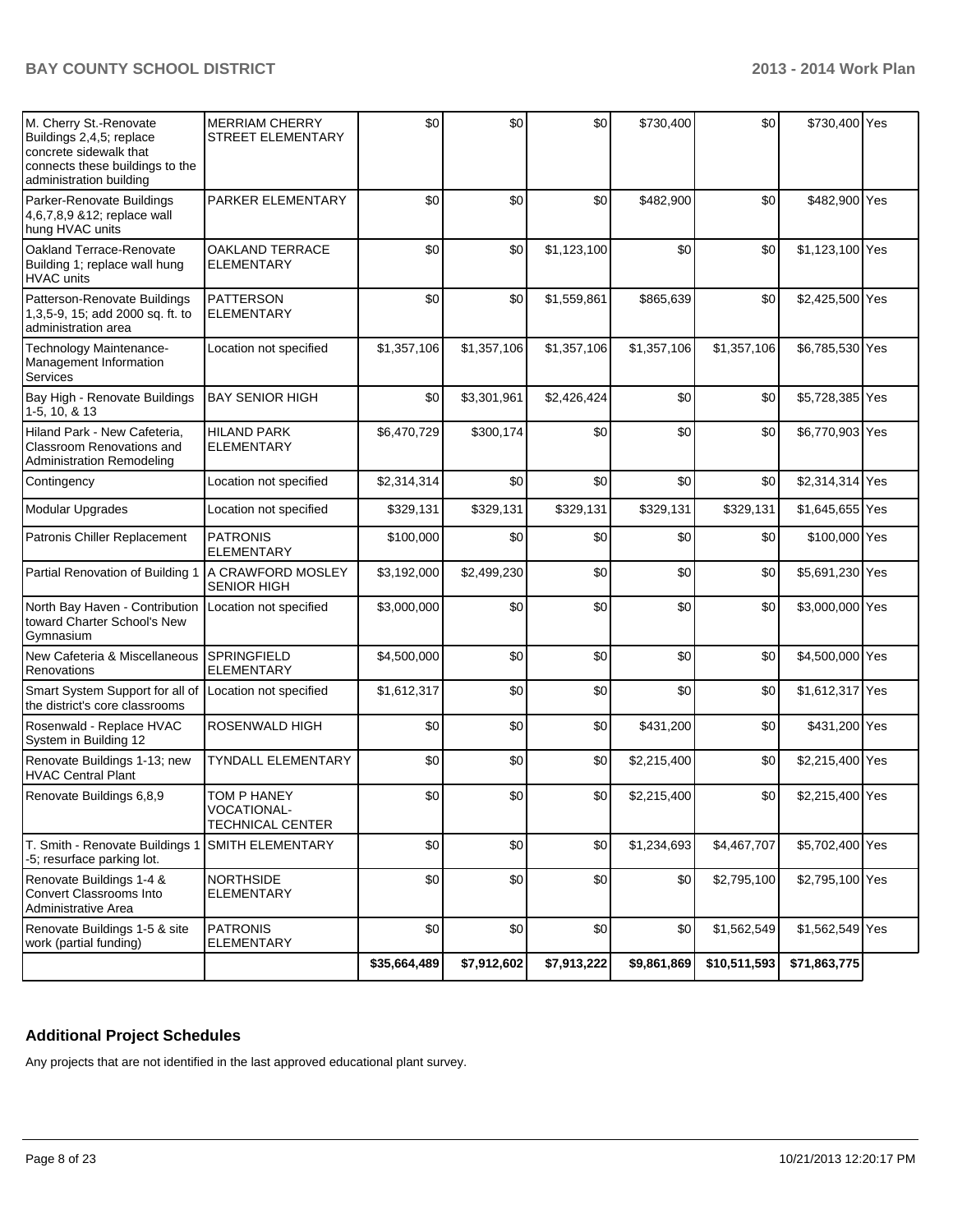| <b>Project Description</b>           | Location                         | <b>Num</b> | 2013 - 2014<br>Classroom   Actual Budget | 2014 - 2015<br>Projected | $2015 - 2016$<br>Projected | 2016 - 2017<br>Projected | 2017 - 2018<br>Projected | <b>Total</b> | Funded |
|--------------------------------------|----------------------------------|------------|------------------------------------------|--------------------------|----------------------------|--------------------------|--------------------------|--------------|--------|
| Project description not<br>specified | <b>Location not</b><br>specified |            | \$0                                      | \$٥Ι                     | \$0                        | \$٥١                     | \$0                      |              | \$0 No |
|                                      |                                  |            | \$0                                      | \$0                      | \$0                        | \$0                      | \$0                      | \$0          |        |

#### **Non Funded Growth Management Project Schedules**

Schedule indicating which projects, due to planned development, that CANNOT be funded from current revenues projected over the next five years.

Nothing reported for this section.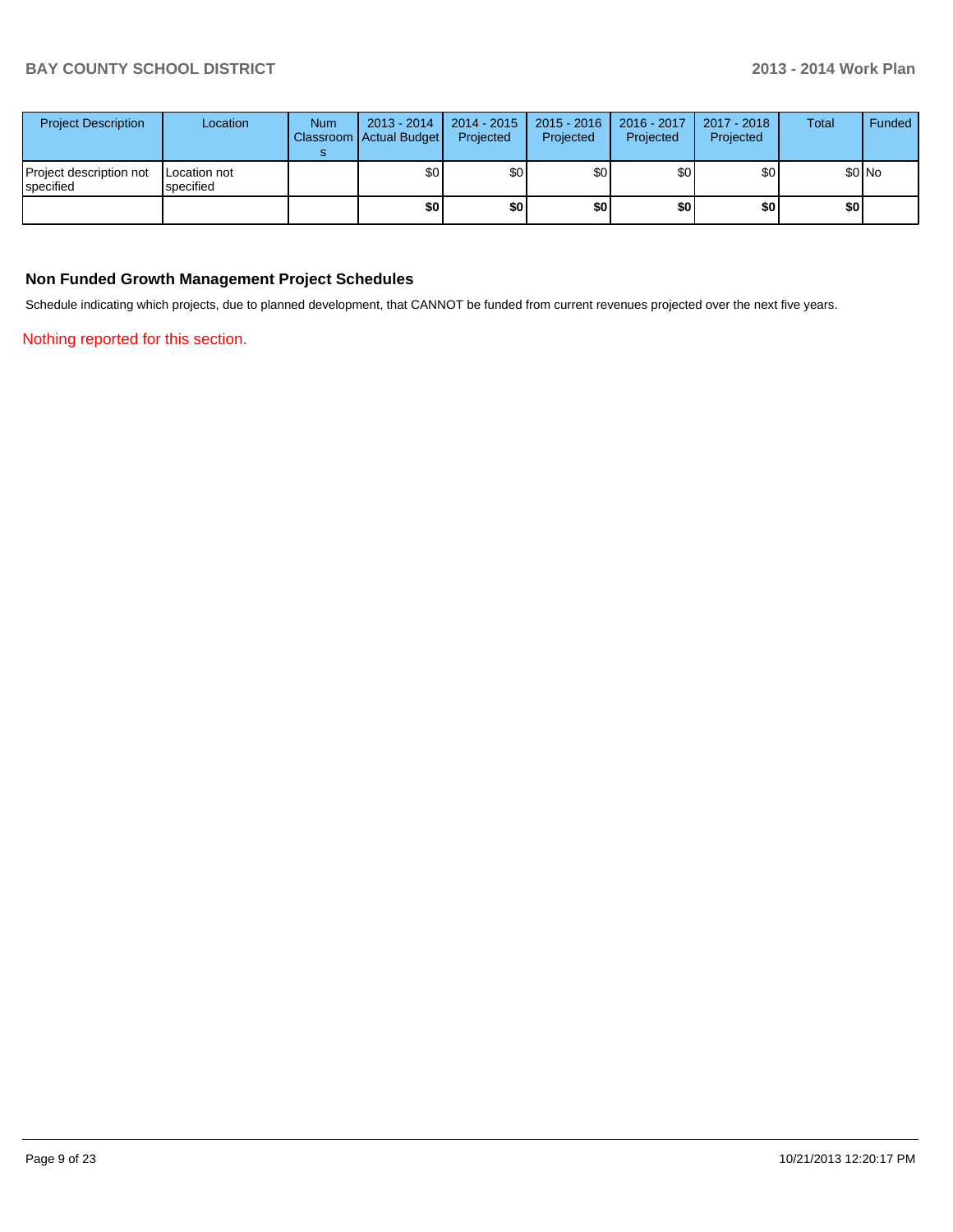# **Capacity Tracking**

| Location                                                     | $2013 -$<br><b>2014 Satis.</b><br>Stu. Sta. | Actual<br>$2013 -$<br><b>2014 FISH</b><br>Capacity | Actual<br>$2012 -$<br>2013<br><b>COFTE</b> | # Class<br><b>Rooms</b> | Actual<br>Average<br>$2013 -$<br>2014 Class<br><b>Size</b> | Actual<br>$2013 -$<br>2014<br><b>Utilization</b> | <b>New</b><br>Stu.<br>Capacity | <b>New</b><br>Rooms to<br>be<br>Added/Re<br>moved | Projected<br>$2017 -$<br>2018<br><b>COFTE</b> | Projected<br>$2017 -$<br>2018<br><b>Utilization</b> | Projected<br>$2017 -$<br>2018 Class<br><b>Size</b> |
|--------------------------------------------------------------|---------------------------------------------|----------------------------------------------------|--------------------------------------------|-------------------------|------------------------------------------------------------|--------------------------------------------------|--------------------------------|---------------------------------------------------|-----------------------------------------------|-----------------------------------------------------|----------------------------------------------------|
| <b>BAY SENIOR HIGH</b>                                       | 1,682                                       | 1,597                                              | 1,301                                      | 69                      | 19                                                         | 81.00 %                                          | $\Omega$                       | $\Omega$                                          | 1,250                                         | 78.00%                                              | 18                                                 |
| <b>MERRITT BROWN</b><br><b>MIDDLE</b>                        | 1,050                                       | 945                                                | 796                                        | 47                      | 17                                                         | 84.00 %                                          | $\Omega$                       | $\Omega$                                          | 815                                           | 86.00%                                              | 17                                                 |
| <b>HUTCHISON BEACH</b><br><b>ELEMENTARY</b>                  | 770                                         | 770                                                | 700                                        | 41                      | 17                                                         | 91.00 %                                          | $\mathbf 0$                    | $\Omega$                                          | 700                                           | 91.00%                                              | 17                                                 |
| <b>CEDAR GROVE</b><br><b>ELEMENTARY</b>                      | 754                                         | 754                                                | 498                                        | 41                      | 12                                                         | 66.00 %                                          | $\Omega$                       | $\Omega$                                          | 488                                           | 65.00 %                                             | 12                                                 |
| CALLAWAY<br><b>ELEMENTARY</b>                                | 766                                         | 766                                                | 511                                        | 41                      | 12                                                         | 67.00 %                                          | $\mathbf 0$                    | $\Omega$                                          | 523                                           | 68.00%                                              | 13                                                 |
| <b>MERRIAM CHERRY</b><br>STREET ELEMENTARY                   | 543                                         | 543                                                | 408                                        | 29                      | 14                                                         | 75.00 %                                          | $\Omega$                       | $\Omega$                                          | 400                                           | 74.00%                                              | 14                                                 |
| <b>EMERALD BAY</b><br><b>ACADEMY</b>                         | 302                                         | $\Omega$                                           | $\Omega$                                   | 13                      | 0                                                          | 0.00%                                            | $\Omega$                       | $\Omega$                                          | $\Omega$                                      | 0.00%                                               | $\mathbf 0$                                        |
| New Horizons Learning<br>Center (New)                        | 180                                         | 180                                                | 99                                         | 20                      | 5                                                          | 55.00 %                                          | $\Omega$                       | $\Omega$                                          | $\Omega$                                      | 0.00%                                               | $\mathbf 0$                                        |
| <b>BREAKFAST POINT</b><br><b>SCHOOL</b>                      | 1,695                                       | 1,525                                              | 1,180                                      | 79                      | 15                                                         | 77.00 %                                          | 308                            | 14                                                | 1,525                                         | 83.00 %                                             | 16                                                 |
| <b>DEER POINT</b><br><b>ELEMENTARY SCHOOL</b>                | 867                                         | 867                                                | 422                                        | 47                      | 9                                                          | 49.00 %                                          | $\Omega$                       | $\Omega$                                          | 444                                           | 51.00 %                                             | 9                                                  |
| C C WASHINGTON<br><b>ACADEMY</b>                             | 238                                         | 214                                                | 126                                        | 10                      | 13                                                         | 59.00 %                                          | 0                              | $\Omega$                                          | 127                                           | 59.00 %                                             | 13                                                 |
| <b>SMITH ELEMENTARY</b>                                      | 844                                         | 844                                                | 686                                        | 45                      | 15                                                         | 81.00 %                                          | $\mathbf 0$                    | $\Omega$                                          | 676                                           | 80.00%                                              | 15                                                 |
| <b>LEASED</b>                                                | $\Omega$                                    | $\Omega$                                           | $\Omega$                                   | 0                       | $\mathbf 0$                                                | 0.00 %                                           | $\mathbf 0$                    | $\Omega$                                          | $\Omega$                                      | 0.00%                                               | $\mathbf 0$                                        |
| <b>PATRONIS</b><br><b>ELEMENTARY</b>                         | 811                                         | 811                                                | 773                                        | 43                      | 18                                                         | 95.00 %                                          | $\Omega$                       | $\Omega$                                          | 775                                           | 96.00%                                              | 18                                                 |
| <b>ARNOLD SENIOR HIGH</b>                                    | 1,897                                       | 1,802                                              | 1,346                                      | 78                      | 17                                                         | 75.00 %                                          | $\mathbf 0$                    | $\Omega$                                          | 1,255                                         | 70.00%                                              | 16                                                 |
| <b>BOZEMAN LEARNING</b><br><b>CENTER</b>                     | 1,720                                       | 1,548                                              | 1,177                                      | 74                      | 16                                                         | 76.00 %                                          | $\mathbf 0$                    | $\Omega$                                          | 1,119                                         | 72.00 %                                             | 15                                                 |
| <b>NEW HORIZONS</b><br>CENTER (OLD)                          | 0                                           | $\mathbf 0$                                        | 0                                          | $\mathbf 0$             | 0                                                          | 0.00%                                            | $\mathbf 0$                    | $\Omega$                                          | 0                                             | 0.00%                                               | $\mathbf 0$                                        |
| <b>MOWAT MIDDLE</b>                                          | 1,253                                       | 1,127                                              | 947                                        | 54                      | 18                                                         | 84.00 %                                          | $\mathbf 0$                    | $\Omega$                                          | 953                                           | 85.00 %                                             | 18                                                 |
| <b>RUTHERFORD SENIOR</b><br><b>HIGH</b>                      | 2,056                                       | 1,953                                              | 1,298                                      | 82                      | 16                                                         | 66.00 %                                          | $\Omega$                       | $\Omega$                                          | 1,215                                         | 62.00%                                              | 15                                                 |
| <b>NORTHSIDE</b><br>ELEMENTARY                               | 785                                         | 785                                                | 623                                        | 42                      | 15                                                         | 79.00 %                                          | $\mathbf 0$                    | $\Omega$                                          | 765                                           | 97.00 %                                             | 18                                                 |
| <b>TOM P HANEY</b><br>VOCATIONAL-<br><b>TECHNICAL CENTER</b> | 731                                         | 877                                                | $\vert 9 \vert$                            | 41                      | $\overline{0}$                                             | 1.00 %                                           | $\mathbf 0$                    | $\Omega$                                          | $\mathbf 0$                                   | 0.00%                                               | $\mathbf 0$                                        |
| A CRAWFORD MOSLEY<br><b>SENIOR HIGH</b>                      | 2,185                                       | 2,075                                              | 1,619                                      | 89                      | 18                                                         | 78.00 %                                          | $\mathbf 0$                    | $\Omega$                                          | 1,306                                         | 63.00 %                                             | 15                                                 |
| <b>TYNDALL ELEMENTARY</b>                                    | 910                                         | 910                                                | 767                                        | 49                      | 16                                                         | 84.00 %                                          | 54                             | 3                                                 | 840                                           | 87.00%                                              | 16                                                 |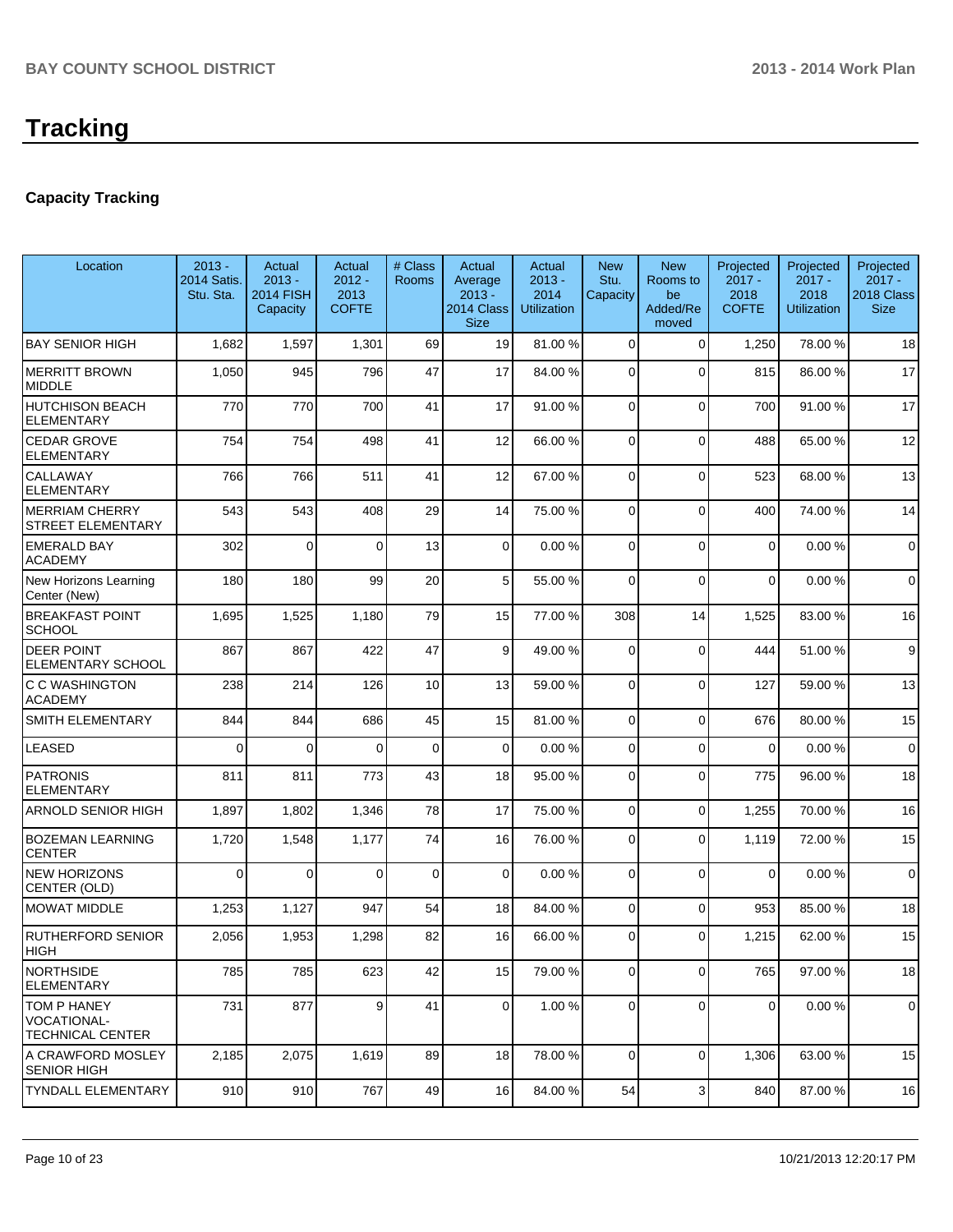| <b>WALLER ELEMENTARY</b>                                | 605    | 605          | 489      | 32    | 15              | 81.00 % | $\Omega$       | $\Omega$ | 479      | 79.00 % | 15          |
|---------------------------------------------------------|--------|--------------|----------|-------|-----------------|---------|----------------|----------|----------|---------|-------------|
| <b>WEST BAY</b><br><b>IELEMENTARY</b>                   | 358    | 0            | 0        | 19    | 0               | 0.00%   | $\Omega$       | $\Omega$ | 0        | 0.00%   | $\mathbf 0$ |
| IA D HARRIS SENIOR<br>HIGH                              | 435    | $\Omega$     | $\Omega$ | 18    | $\Omega$        | 0.00%   | $\Omega$       | $\Omega$ | $\Omega$ | 0.00%   | $\Omega$    |
| MARGARET K LEWIS<br><b>SCHOOL</b>                       | 163    | $\mathbf{0}$ | $\Omega$ | 17    | 0               | 0.00%   | $\Omega$       | $\Omega$ | $\Omega$ | 0.00%   | $\mathbf 0$ |
| IPATTERSON<br><b>ELEMENTARY</b>                         | 594    | 594          | 387      | 31    | 12              | 65.00 % | $\Omega$       | $\Omega$ | 384      | 65.00%  | 12          |
| <b>ROSENWALD HIGH</b>                                   | 686    | 617          | 279      | 29    | 10 <sup>1</sup> | 45.00 % | $\Omega$       | $\Omega$ | 265      | 43.00%  | 9           |
| <b>OAKLAND TERRACE</b><br><b>ELEMENTARY</b>             | 462    | 462          | 337      | 25    | 13              | 73.00 % | $\Omega$       | $\Omega$ | 326      | 71.00%  | 13          |
| <b>SURFSIDE MIDDLE</b>                                  | 1,116  | 1,004        | 832      | 49    | 17              | 83.00 % | $\Omega$       | $\Omega$ | 820      | 82.00%  | 17          |
| PARKER ELEMENTARY                                       | 794    | 794          | 601      | 41    | 15              | 76.00 % | $\overline{0}$ | $\Omega$ | 597      | 75.00 % | 15          |
| <b>SOUTHPORT</b><br><b>ELEMENTARY</b>                   | 558    | 558          | 376      | 29    | 13              | 67.00 % | $\Omega$       | $\Omega$ | 370      | 66.00 % | 13          |
| <b>SPRINGFIELD</b><br><b>ELEMENTARY</b>                 | 759    | 759          | 455      | 41    | 11              | 60.00 % | $\Omega$       | $\Omega$ | 449      | 59.00 % | 11          |
| <b>SAINT ANDREW</b><br><b>SCHOOL</b>                    | 237    | 237          | 124      | 21    | $6\overline{6}$ | 52.00 % | $\Omega$       | $\Omega$ | $\Omega$ | 0.00%   | $\mathbf 0$ |
| <b>LUCILLE MOORE</b><br>ELEMENTARY                      | 747    | 747          | 503      | 41    | 12              | 67.00 % | $\Omega$       | $\Omega$ | 504      | 67.00%  | 12          |
| EVERITT MIDDLE                                          | 1,265  | 1.138        | 798      | 54    | 15              | 70.00 % | $\Omega$       | $\Omega$ | 792      | 70.00%  | 15          |
| <b>HILAND PARK</b><br><b>IELEMENTARY</b>                | 887    | 887          | 745      | 48    | 16              | 84.00 % | 0              | $\Omega$ | 739      | 83.00 % | 15          |
| <b>JINKS MIDDLE</b>                                     | 1,180  | 1,062        | 616      | 51    | 12              | 58.00 % | $\Omega$       | $\Omega$ | 610      | 57.00 % | 12          |
| LYNN HAVEN<br><b>ELEMENTARY</b>                         | 859    | 859          | 688      | 45    | 15              | 80.00 % | $\Omega$       | $\Omega$ | 675      | 79.00 % | 15          |
| <b>IMARGARET K. LEWIS</b><br><b>SCHOOL IN MILLVILLE</b> | 340    | 340          | 140      | 30    | 5 <sup>1</sup>  | 41.00 % | $\Omega$       | $\Omega$ | $\Omega$ | 0.00%   | $\mathbf 0$ |
|                                                         | 34,084 | 31,556       | 22,656   | 1,655 | 14              | 71.80 % | 362            | 17       | 22,186   | 69.51 % | 13          |

The COFTE Projected Total (22,186) for 2017 - 2018 must match the Official Forecasted COFTE Total (22,186 ) for 2017 - 2018 before this section can be completed. In the event that the COFTE Projected Total does not match the Official forecasted COFTE, then the Balanced Projected COFTE Table should be used to balance COFTE.

| Projected COFTE for 2017 - 2018 |        |
|---------------------------------|--------|
| Elementary (PK-3)               | 7,913  |
| Middle $(4-8)$                  | 8,247  |
| High (9-12)                     | 6,026  |
|                                 | 22,186 |

| <b>Grade Level Type</b> | <b>Balanced Projected</b><br>COFTE for 2017 - 2018 |
|-------------------------|----------------------------------------------------|
| Elementary (PK-3)       |                                                    |
| Middle (4-8)            |                                                    |
| High (9-12)             |                                                    |
|                         | 22,186                                             |

## **Relocatable Replacement**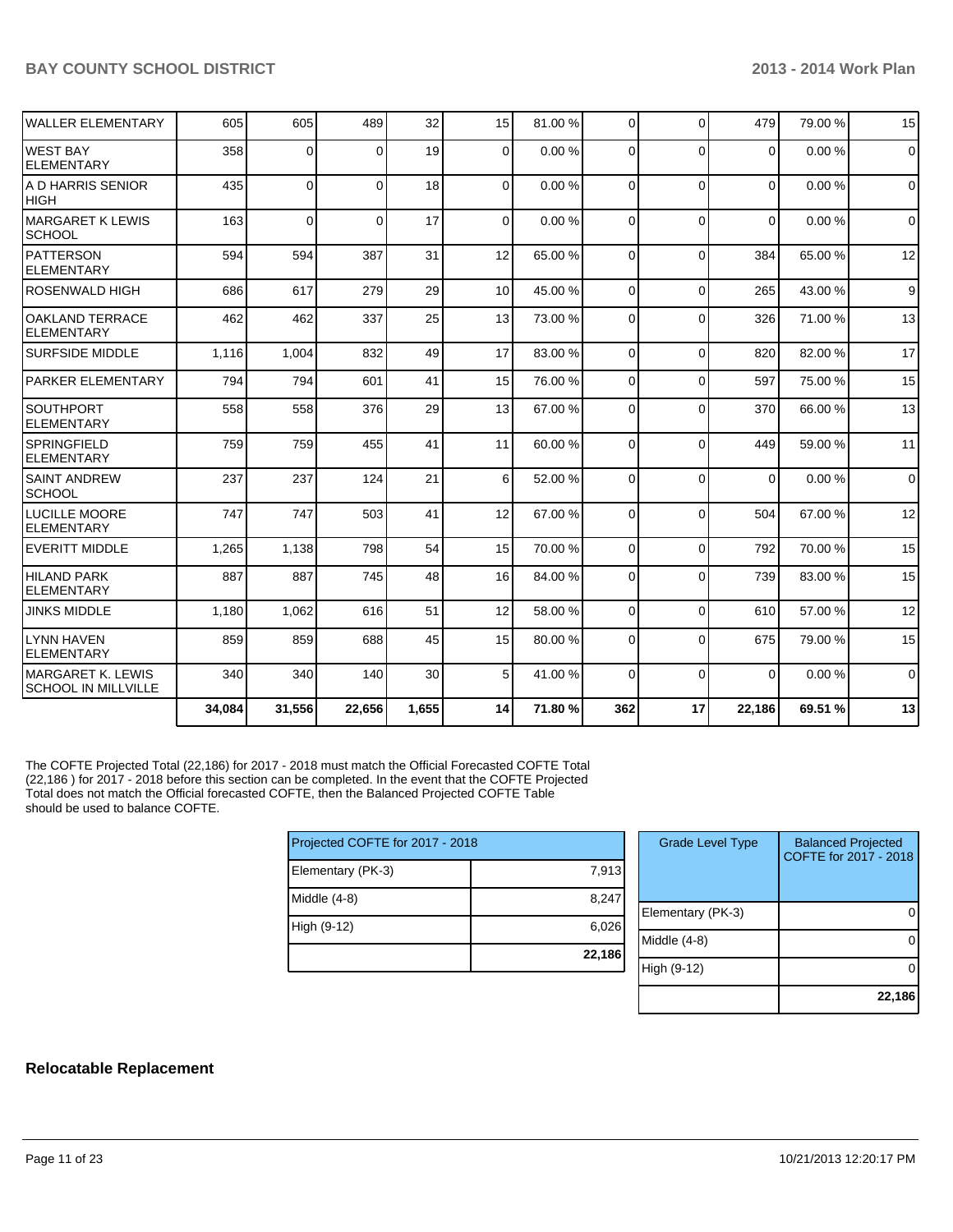Number of relocatable classrooms clearly identified and scheduled for replacement in the school board adopted financially feasible 5-year district work program.

| Location                               | 2013 - 2014   2014 - 2015 | $2015 - 2016$ | $ 2016 - 2017 $ | 2017 - 2018 | Year 5 Total |
|----------------------------------------|---------------------------|---------------|-----------------|-------------|--------------|
| IPARKER ELEMENTARY                     |                           |               |                 |             |              |
| LYNN HAVEN ELEMENTARY                  |                           |               |                 |             |              |
| LUCILLE MOORE ELEMENTARY               |                           |               |                 |             |              |
| <b>Total Relocatable Replacements:</b> |                           |               |                 |             |              |

#### **Charter Schools Tracking**

Information regarding the use of charter schools.

| Location-Type                                             | # Relocatable<br>units or<br>permanent<br>classrooms | Owner             | Year Started or<br>Scheduled | <b>Student</b><br><b>Stations</b> | <b>Students</b><br>Enrolled | Years in<br>Contract | <b>Total Charter</b><br><b>Students</b><br>projected for<br>2017 - 2018 |
|-----------------------------------------------------------|------------------------------------------------------|-------------------|------------------------------|-----------------------------------|-----------------------------|----------------------|-------------------------------------------------------------------------|
| Panama City - Bay Haven<br>Charter Academy, K-8           |                                                      | 62 PRIVATE        | 2001                         | 1,207                             | 1,207                       | 15 <sup>1</sup>      | 1.207                                                                   |
| Panama City - Post-secondary,<br>Chautauqua Learn & Serve |                                                      | 3 PRIVATE         | 2005                         | 100                               | 47                          | 51                   | 47                                                                      |
| Panama City - New Point Bay - 6-<br>12                    |                                                      | 20 <b>PRIVATE</b> | 2008                         | 467                               | 187                         | 5 <sub>l</sub>       | 187                                                                     |
| Panama City - K-12 North Bay<br>Haven                     |                                                      | 36 PRIVATE        | 2010                         | 1,334                             | 1,334                       | 10 <sup>1</sup>      | 1,650                                                                   |
| <b>University Academy</b>                                 |                                                      | 8 PRIVATE         | 2012                         | 144                               | 174                         | 5                    | 425                                                                     |
| Panama City - Rising Leaders<br>Academy                   |                                                      | 6 PRIVATE         | 2012                         | 108                               | 96                          | 51                   | 125                                                                     |
|                                                           | 135                                                  |                   |                              | 3,360                             | 3,045                       |                      | 3,641                                                                   |

## **Special Purpose Classrooms Tracking**

The number of classrooms that will be used for certain special purposes in the current year, by facility and type of classroom, that the district will, 1), not use for educational purposes, and 2), the co-teaching classrooms that are not open plan classrooms and will be used for educational purposes.

| School                               | <b>School Type</b> | # of Elementary $\vert$<br>K-3 Classrooms | # of Middle 4-8<br><b>Classrooms</b> | # of High $9-12$<br><b>Classrooms</b> | # of $ESE$<br>Classrooms | # of Combo<br><b>Classrooms</b> | Total<br><b>Classrooms</b> |
|--------------------------------------|--------------------|-------------------------------------------|--------------------------------------|---------------------------------------|--------------------------|---------------------------------|----------------------------|
| <b>Total Educational Classrooms:</b> |                    |                                           |                                      |                                       |                          |                                 | 01                         |
| School                               | <b>School Type</b> | # of Elementary $\vert$                   | # of Middle 4-8                      | # of High $9-12$                      | # of $ESE$               | # of Combo                      | Total                      |
|                                      |                    | K-3 Classrooms                            | <b>Classrooms</b>                    | <b>Classrooms</b>                     | Classrooms               | <b>Classrooms</b>               | <b>Classrooms</b>          |
| <b>Total Co-Teaching Classrooms:</b> |                    |                                           |                                      |                                       |                          |                                 | 01                         |

#### **Infrastructure Tracking**

**Necessary offsite infrastructure requirements resulting from expansions or new schools. This section should include infrastructure information related to capacity project schedules and other project schedules (Section 4).**

Not Specified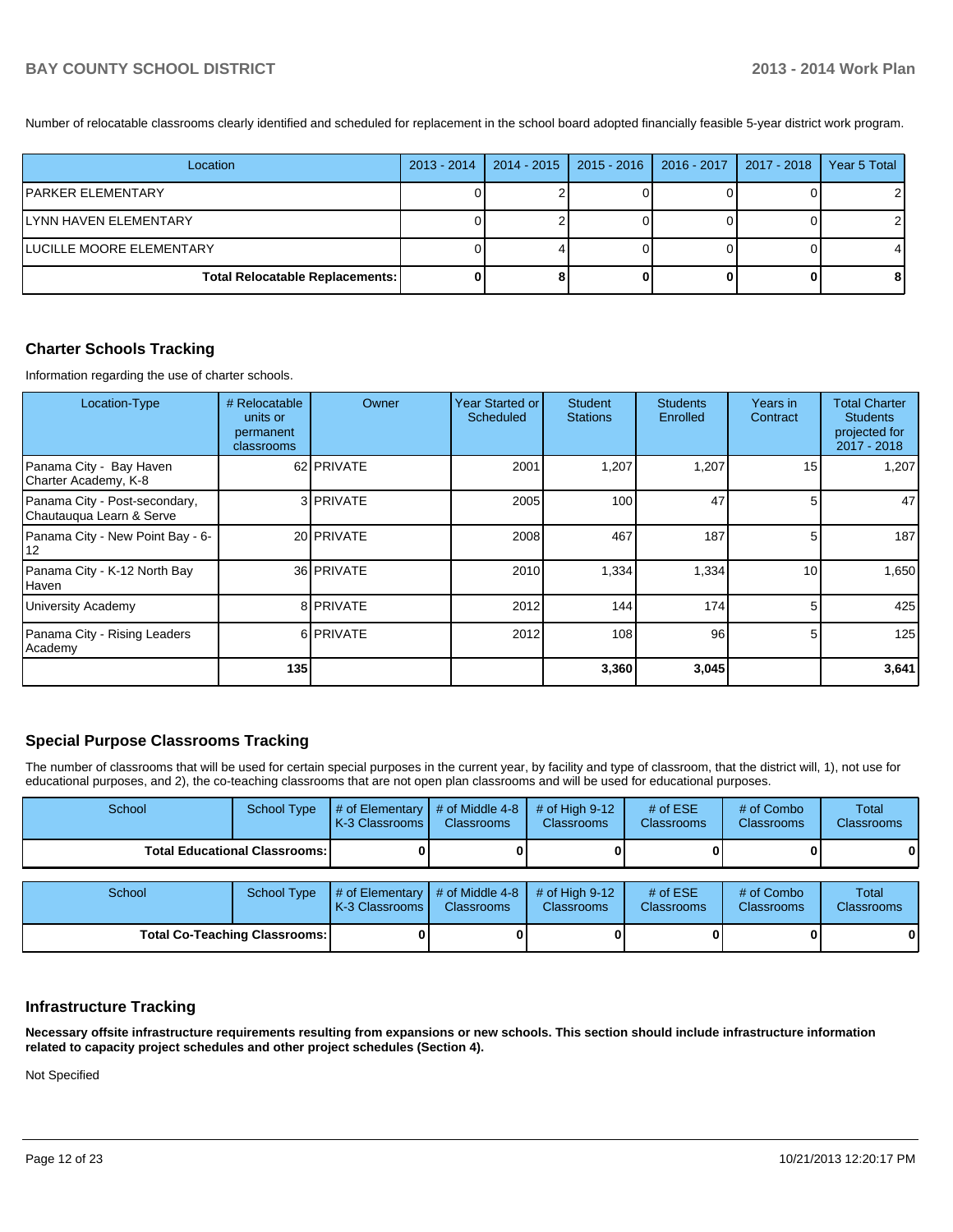**Proposed location of planned facilities, whether those locations are consistent with the comprehensive plans of all affected local governments, and recommendations for infrastructure and other improvements to land adjacent to existing facilities. Provisions of 1013.33(12), (13) and (14) and 1013.36 must be addressed for new facilities planned within the 1st three years of the plan (Section 5).**

#### Not Specified

**Consistent with Comp Plan?** No

#### **Net New Classrooms**

The number of classrooms, by grade level and type of construction, that were added during the last fiscal year.

|                                                                                                                                                         | List the net new classrooms added in the 2012 - 2013 fiscal year. |                                   |                                | List the net new classrooms to be added in the 2013 - 2014 fiscal<br>year. |                              |                            |                                |                        |
|---------------------------------------------------------------------------------------------------------------------------------------------------------|-------------------------------------------------------------------|-----------------------------------|--------------------------------|----------------------------------------------------------------------------|------------------------------|----------------------------|--------------------------------|------------------------|
| "Classrooms" is defined as capacity carrying classrooms that are added to increase<br>capacity to enable the district to meet the Class Size Amendment. |                                                                   |                                   |                                | Totals for fiscal year 2013 - 2014 should match totals in Section 15A.     |                              |                            |                                |                        |
| Location                                                                                                                                                | $2012 - 2013$ #<br>Permanent                                      | $2012 - 2013$ #<br><b>Modular</b> | $2012 - 2013$ #<br>Relocatable | $2012 - 2013$<br>Total                                                     | $2013 - 2014$ #<br>Permanent | $2013 - 2014$ #<br>Modular | $2013 - 2014$ #<br>Relocatable | $2013 - 2014$<br>Total |
| Elementary (PK-3)                                                                                                                                       |                                                                   |                                   |                                |                                                                            |                              |                            |                                |                        |
| Middle (4-8)                                                                                                                                            |                                                                   |                                   |                                |                                                                            |                              | 10                         |                                | 14                     |
| High (9-12)                                                                                                                                             |                                                                   |                                   |                                |                                                                            |                              |                            |                                | 0                      |
|                                                                                                                                                         |                                                                   |                                   |                                |                                                                            |                              | 10                         |                                | 17                     |

#### **Relocatable Student Stations**

Number of students that will be educated in relocatable units, by school, in the current year, and the projected number of students for each of the years in the workplan.

| <b>Site</b>                           | $2013 - 2014$ | $2014 - 2015$ | $2015 - 2016$ | 2016 - 2017 | 2017 - 2018 | 5 Year Average |
|---------------------------------------|---------------|---------------|---------------|-------------|-------------|----------------|
| MARGARET K. LEWIS SCHOOL IN MILLVILLE | 85            |               |               |             |             | 17             |
| OAKLAND TERRACE ELEMENTARY            | 72            | 0             | 0             | $\Omega$    | 0           | 14             |
| <b>SURFSIDE MIDDLE</b>                | 22            | ⋂             | ∩             | $\cap$      | $\Omega$    | $\overline{4}$ |
| <b>PARKER ELEMENTARY</b>              | 36            | 0             | 0             | $\Omega$    | 0           | $\overline{7}$ |
| SOUTHPORT ELEMENTARY                  | 0             | ሰ             | ∩             | $\cap$      | $\Omega$    | $\Omega$       |
| SPRINGFIELD ELEMENTARY                | 79            | 0             | 0             | $\Omega$    | 0           | 16             |
| <b>PATRONIS ELEMENTARY</b>            |               | ⋂             | ∩             | U           | $\Omega$    | $\Omega$       |
| IARNOLD SENIOR HIGH                   | $\Omega$      | 0             | 0             | $\Omega$    | $\Omega$    | $\overline{0}$ |
| BOZEMAN LEARNING CENTER               | 65            | 22            | 22            | 22          | 22          | 31             |
| NEW HORIZONS CENTER (OLD)             | $\Omega$      | 0             | 0             | $\Omega$    | $\Omega$    | $\overline{0}$ |
| <b>EMERALD BAY ACADEMY</b>            |               |               |               | U           | $\Omega$    | $\Omega$       |
| MERRIAM CHERRY STREET ELEMENTARY      | $\Omega$      | 0             | 0             | $\Omega$    | 0           | $\Omega$       |
| LUCILLE MOORE ELEMENTARY              | 108           |               |               |             | $\Omega$    | 22             |
| <b>IEVERITT MIDDLE</b>                | 15            | 0             | O             | $\Omega$    | 0           | 3              |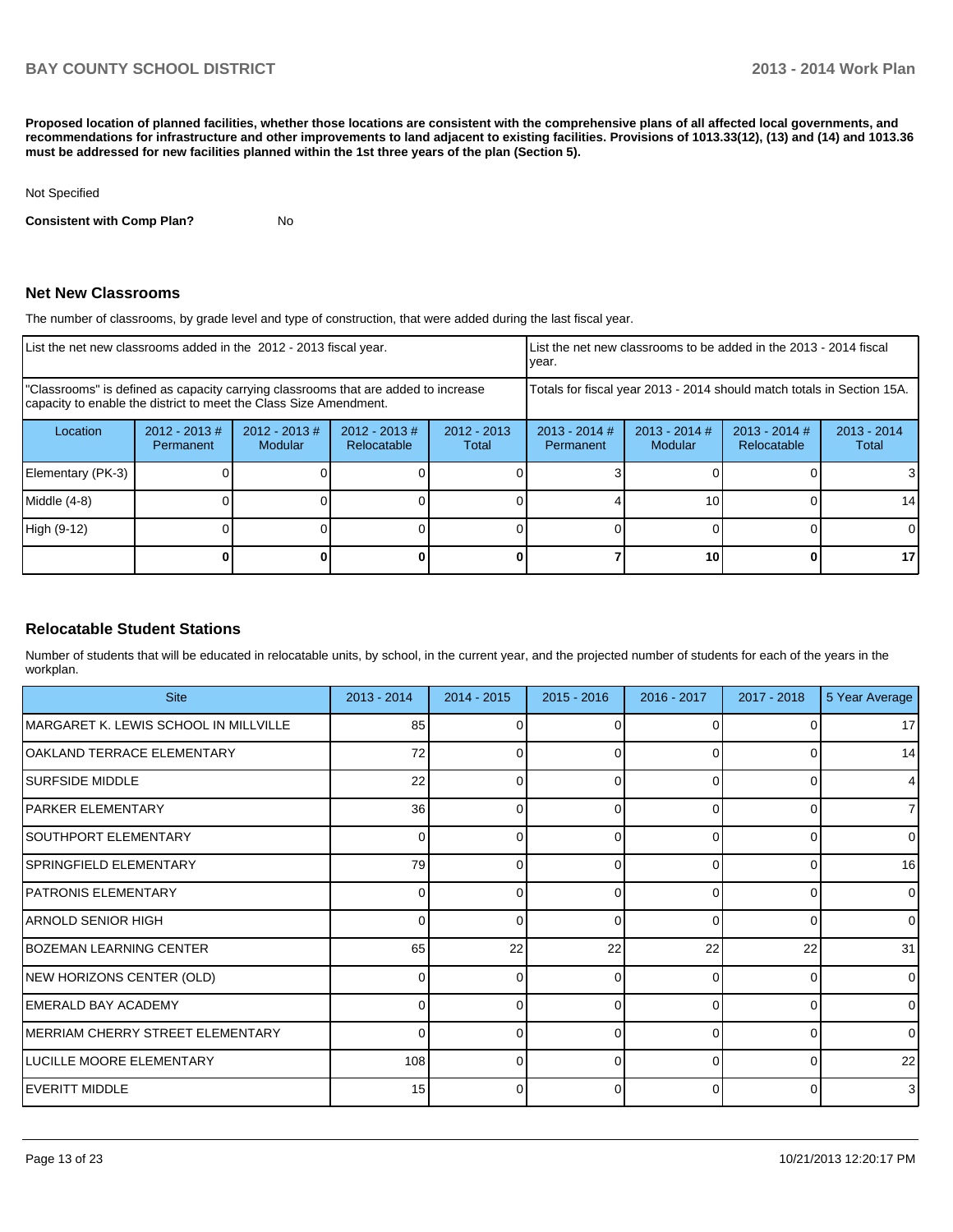| HILAND PARK ELEMENTARY                            | 18             | 0           | $\Omega$ | $\Omega$       | 0           | $\overline{4}$ |
|---------------------------------------------------|----------------|-------------|----------|----------------|-------------|----------------|
| <b>JINKS MIDDLE</b>                               | 0              | 0           | 0        | 0              | 0           | $\overline{0}$ |
| LYNN HAVEN ELEMENTARY                             | 90             | 0           | 0        | $\Omega$       | 0           | 18             |
| <b>IBAY SENIOR HIGH</b>                           | 35             | 0           | 0        | $\Omega$       | 0           | 7 <sup>1</sup> |
| <b>MERRITT BROWN MIDDLE</b>                       | 0              | 0           | 0        | $\Omega$       | 0           | $\overline{0}$ |
| HUTCHISON BEACH ELEMENTARY                        | 0              | 0           | 0        | $\Omega$       | 0           | $\overline{0}$ |
| <b>CEDAR GROVE ELEMENTARY</b>                     | 54             | 0           | 0        | $\Omega$       | 0           | 11             |
| CALLAWAY ELEMENTARY                               | 0              | 0           | 0        | $\Omega$       | 0           | $\overline{0}$ |
| A CRAWFORD MOSLEY SENIOR HIGH                     | 118            | 0           | 0        | $\Omega$       | 0           | 24             |
| <b>TYNDALL ELEMENTARY</b>                         | $\Omega$       | $\mathbf 0$ | 0        | $\Omega$       | 0           | $\overline{0}$ |
| <b>SMITH ELEMENTARY</b>                           | 36             | 36          | 36       | 36             | 36          | 36             |
| <b>ROSENWALD HIGH</b>                             | 0              | 0           | 0        | $\Omega$       | 0           | $\overline{0}$ |
| MOWAT MIDDLE                                      | 0              | 0           | 0        | $\Omega$       | 0           | $\overline{0}$ |
| <b>RUTHERFORD SENIOR HIGH</b>                     | 0              | 0           | 0        | $\Omega$       | 0           | $\overline{0}$ |
| NORTHSIDE ELEMENTARY                              | 36             | 0           | O        | $\Omega$       | 0           | $\overline{7}$ |
| TOM P HANEY VOCATIONAL-TECHNICAL CENTER           | 22             | 0           | 0        | $\Omega$       | 0           | 4              |
| <b>SAINT ANDREW SCHOOL</b>                        | 25             | 0           | 0        | $\Omega$       | 0           | 5              |
| <b>WALLER ELEMENTARY</b>                          | 0              | 0           | 0        | $\Omega$       | 0           | $\overline{0}$ |
| <b>WEST BAY ELEMENTARY</b>                        | 0              | 0           | O        | $\Omega$       | 0           | $\overline{0}$ |
| A D HARRIS SENIOR HIGH                            | 0              | 0           | 0        | $\Omega$       | 0           | $\overline{0}$ |
| MARGARET K LEWIS SCHOOL                           | 0              | 0           | 0        | $\Omega$       | 0           | $\overline{0}$ |
| <b>PATTERSON ELEMENTARY</b>                       | 0              | 0           | 0        | $\Omega$       | 0           | $\overline{0}$ |
| New Horizons Learning Center (New)                | 0              | 0           | $\Omega$ | $\Omega$       | 0           | $\overline{0}$ |
| <b>BREAKFAST POINT SCHOOL</b>                     | 0              | 0           | 0        | $\Omega$       | 0           | $\overline{0}$ |
| LEASED                                            | 0              | 0           |          | 0              | 0           | 0              |
| DEER POINT ELEMENTARY SCHOOL                      | $\overline{0}$ | $\mathbf 0$ | 0        | $\overline{0}$ | $\mathbf 0$ | $\overline{0}$ |
| C C WASHINGTON ACADEMY                            | $\overline{0}$ | $\mathbf 0$ | 0        | $\overline{0}$ | $\mathbf 0$ | $\overline{O}$ |
| Totals for BAY COUNTY SCHOOL DISTRICT             |                |             |          |                |             |                |
| Total students in relocatables by year.           | 916            | 58          | 58       | 58             | 58          | 230            |
| Total number of COFTE students projected by year. | 22,498         | 22,448      | 22,370   | 22,223         | 22,186      | 22,345         |
| Percent in relocatables by year.                  | 4 %            | 0%          | 0%       | 0%             | $0\ \%$     | 1%             |
|                                                   |                |             |          |                |             |                |

# **Leased Facilities Tracking**

Exising leased facilities and plans for the acquisition of leased facilities, including the number of classrooms and student stations, as reported in the educational plant survey, that are planned in that location at the end of the five year workplan.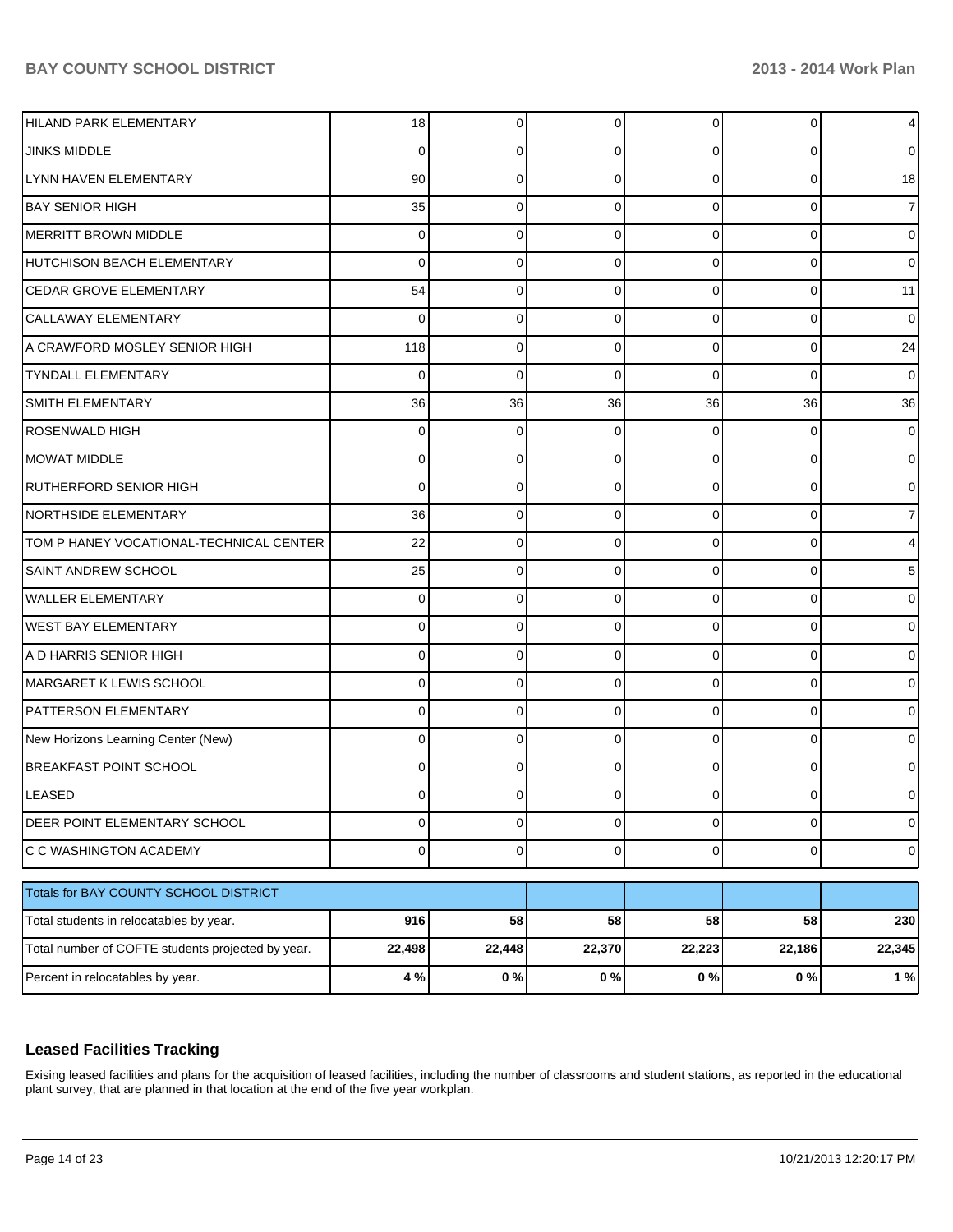| Location                                | # of Leased<br>Classrooms 2013 -<br>2014 | <b>FISH Student</b><br><b>Stations</b> | Owner                                         | # of Leased<br>Classrooms 2017 -<br>2018 | <b>FISH Student</b><br><b>Stations</b> |
|-----------------------------------------|------------------------------------------|----------------------------------------|-----------------------------------------------|------------------------------------------|----------------------------------------|
| <b>SURFSIDE MIDDLE</b>                  | $\Omega$                                 | $\Omega$                               |                                               | 0                                        | 0                                      |
| PARKER ELEMENTARY                       | $\Omega$                                 | 0                                      |                                               | 0                                        | 0                                      |
| SPRINGFIELD ELEMENTARY                  | $\Omega$                                 | 0                                      |                                               | 0                                        | 0                                      |
| PATRONIS ELEMENTARY                     | $\mathbf 0$                              | 0                                      |                                               | 0                                        | 0                                      |
| NEW HORIZONS CENTER (OLD)               | $\Omega$                                 | 0                                      |                                               | 0                                        | 0                                      |
| LUCILLE MOORE ELEMENTARY                | $\overline{2}$                           |                                        | 36 William Scotsman                           | 0                                        | 0                                      |
| <b>JINKS MIDDLE</b>                     | $\Omega$                                 | 0                                      |                                               | 0                                        | 0                                      |
| LYNN HAVEN ELEMENTARY                   | 3                                        |                                        | 54 1-Mobile Modular;<br>2-William<br>Scotsman | 0                                        | 0                                      |
| <b>BAY SENIOR HIGH</b>                  | 0                                        |                                        |                                               | 0                                        | 0                                      |
| MERRITT BROWN MIDDLE                    | $\Omega$                                 | 0                                      |                                               | 0                                        | 0                                      |
| HUTCHISON BEACH ELEMENTARY              | $\Omega$                                 | 0                                      |                                               | 0                                        | 0                                      |
| <b>CEDAR GROVE ELEMENTARY</b>           | 0                                        | 0                                      |                                               | 0                                        | 0                                      |
| <b>CALLAWAY ELEMENTARY</b>              | $\Omega$                                 | 0                                      |                                               | 0                                        | 0                                      |
| A CRAWFORD MOSLEY SENIOR HIGH           | 0                                        | 0                                      |                                               | 0                                        | 0                                      |
| <b>SMITH ELEMENTARY</b>                 | 0                                        | 0                                      |                                               | 0                                        | 0                                      |
| <b>ROSENWALD HIGH</b>                   | 0                                        | 0                                      |                                               | 0                                        | 0                                      |
| MOWAT MIDDLE                            | 0                                        | 0                                      |                                               | 0                                        | 0                                      |
| <b>RUTHERFORD SENIOR HIGH</b>           | 0                                        | 0                                      |                                               | 0                                        | 0                                      |
| <b>NORTHSIDE ELEMENTARY</b>             | 0                                        | $\Omega$                               |                                               | 0                                        | 0                                      |
| TOM P HANEY VOCATIONAL-TECHNICAL CENTER | 0                                        | 0                                      |                                               | 0                                        | 01                                     |
| <b>SAINT ANDREW SCHOOL</b>              | 0                                        | $\Omega$                               |                                               | 0                                        | 01                                     |
| WALLER ELEMENTARY                       | 0                                        | 0                                      |                                               | 0                                        | 01                                     |
| <b>WEST BAY ELEMENTARY</b>              | $\overline{0}$                           | $\overline{0}$                         |                                               | $\overline{0}$                           | $\circ$                                |
| A D HARRIS SENIOR HIGH                  | 0                                        | 0                                      |                                               | 0                                        | $\overline{0}$                         |
| MARGARET K LEWIS SCHOOL                 | $\mathbf 0$                              | 0                                      |                                               | 0                                        | $\overline{0}$                         |
| MERRIAM CHERRY STREET ELEMENTARY        | $\mathbf 0$                              | 0                                      |                                               | 0                                        | $\overline{0}$                         |
| New Horizons Learning Center (New)      | $\mathbf 0$                              | 0                                      |                                               | 0                                        | $\overline{0}$                         |
| <b>BREAKFAST POINT SCHOOL</b>           | $\mathbf 0$                              | $\Omega$                               |                                               | 0                                        | $\overline{0}$                         |
| <b>LEASED</b>                           | $\mathbf 0$                              | $\Omega$                               |                                               | 0                                        | $\overline{0}$                         |
| ARNOLD SENIOR HIGH                      | $\mathbf 0$                              | 0                                      |                                               | 0                                        | $\overline{0}$                         |
| <b>BOZEMAN LEARNING CENTER</b>          | $\mathbf 0$                              | 0                                      |                                               | 0                                        | $\overline{0}$                         |
| <b>EMERALD BAY ACADEMY</b>              | $\mathbf 0$                              | $\Omega$                               |                                               | 0                                        | $\overline{0}$                         |
| TYNDALL ELEMENTARY                      | $\pmb{0}$                                | 0                                      |                                               | 0                                        | $\circ$                                |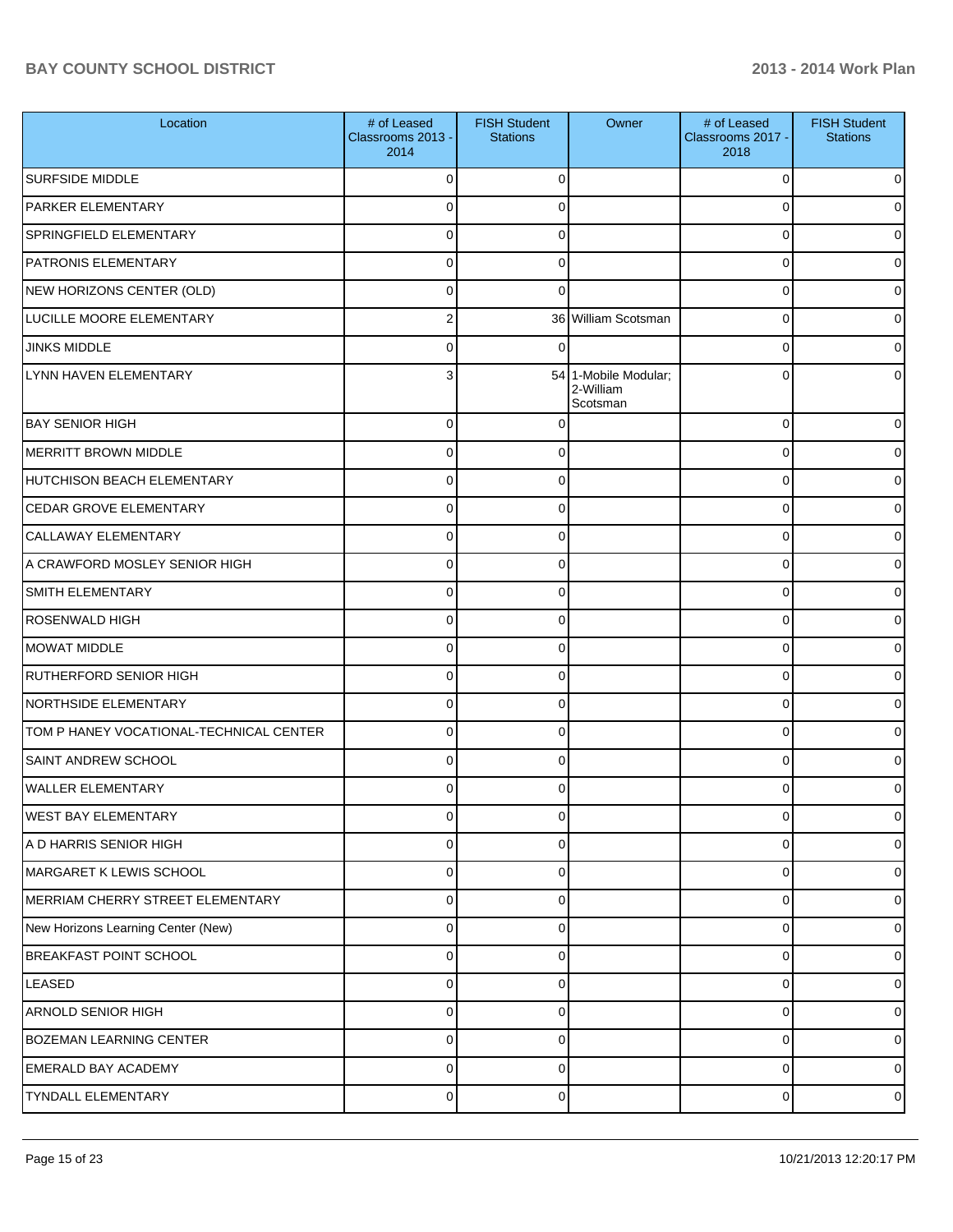| IPATTERSON ELEMENTARY                 |    |  |    |
|---------------------------------------|----|--|----|
| OAKLAND TERRACE ELEMENTARY            |    |  |    |
| SOUTHPORT ELEMENTARY                  |    |  |    |
| IEVERITT MIDDLE                       |    |  | 0  |
| MARGARET K. LEWIS SCHOOL IN MILLVILLE |    |  | 0  |
| IDEER POINT ELEMENTARY SCHOOL         |    |  | ΩI |
| IC C WASHINGTON ACADEMY               |    |  |    |
|                                       |    |  |    |
|                                       | 90 |  | o  |

#### **Failed Standard Relocatable Tracking**

Relocatable units currently reported by school, from FISH, and the number of relocatable units identified as 'Failed Standards'.

Nothing reported for this section.

# **Planning**

#### **Class Size Reduction Planning**

**Plans approved by the school board that reduce the need for permanent student stations such as acceptable school capacity levels, redistricting, busing, year-round schools, charter schools, magnet schools, public-private partnerships, multitrack scheduling, grade level organization, block scheduling, or other alternatives.**

The Bay District School Board has rezoned students in the past three yearsto redistribute the population more evenly. There are no current plans for more rezoning in the next five years.

#### **School Closure Planning**

**Plans for the closure of any school, including plans for disposition of the facility or usage of facility space, and anticipated revenues.**

The Bay District School Board currently has no plans for school closures in the next five years.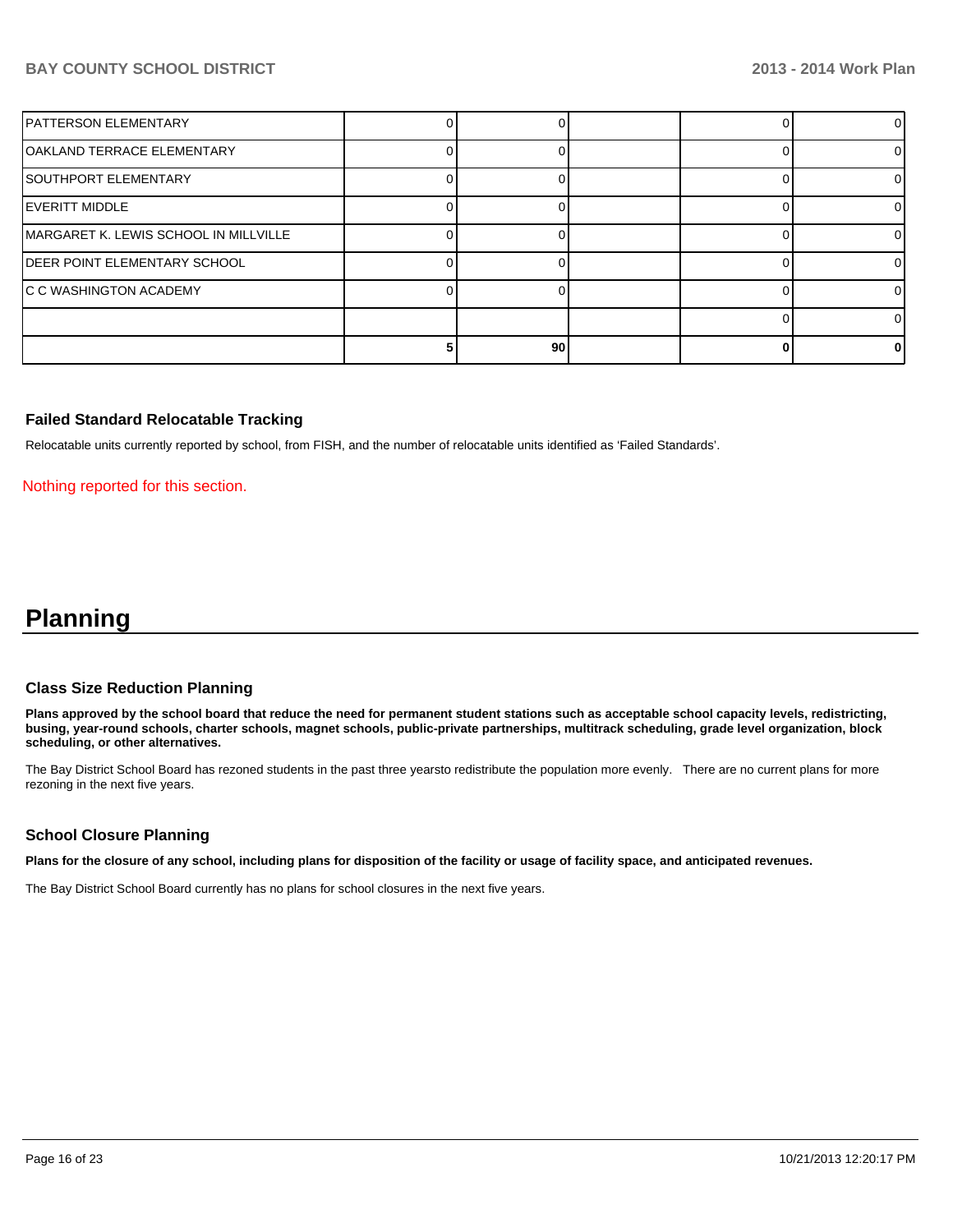# Five Year Survey - Ten Year Capacity **10/21/2013** BAY COUNTY SCHOOL DISTRICT

**Schedule of capital outlay projects projected to ensure the availability of satisfactory student stations for the projected student enrollment in K - 12 programs for the future 5 years beyond the 5-year district facilities work program.**

| Project                                                                                                                                                                                   | Location, Community, Quadrant or other general<br>location | <b>Projected Cost</b> |
|-------------------------------------------------------------------------------------------------------------------------------------------------------------------------------------------|------------------------------------------------------------|-----------------------|
| Everitt - convert old food service into<br>Iclassrooms                                                                                                                                    | <b>East End of County</b>                                  | \$979,000             |
| Hiland Park - convert old food service into<br>Iclassrooms                                                                                                                                | Central part of the County                                 | \$708,000             |
| Jinks - convert old food service into classrooms Central part of the County                                                                                                               |                                                            | \$647,000             |
| Lynn Haven - convert old food service into<br>classrooms & storage                                                                                                                        | North central part of the County                           | \$624,000             |
| Margaret K. Lewis in Millville - Construct a state East End of County<br>of the art school for 175 special needs students<br>which will require acquiring a minimum of 6<br>acres of land |                                                            | \$11,002,000          |
| Springfield - convert old food service into ESE<br> suite                                                                                                                                 | <b>East End of County</b>                                  | \$458,000             |
|                                                                                                                                                                                           |                                                            | \$14,418,000          |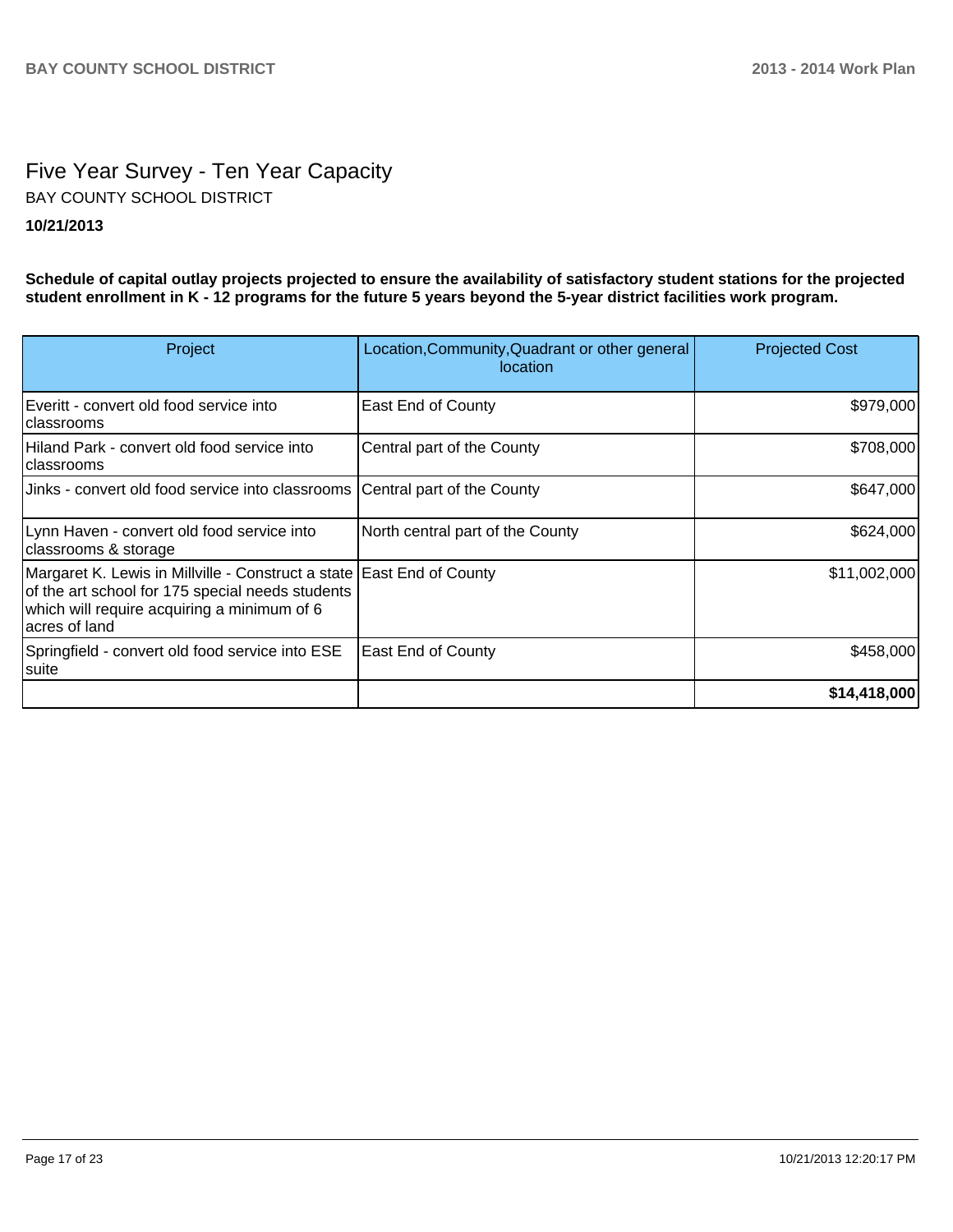# Five Year Survey - Ten Year Infrastructure **10/21/2013** BAY COUNTY SCHOOL DISTRICT

## **Proposed Location of Planned New, Remodeled, or New Additions to Facilities in 6 thru 10 out years (Section 28).**

Everitt Middle School - construct new food service with multi-purpose room and stage Hiland Park Elementary School - construct new food service with multi-purpose room and stage Jinks Middle School - construct new food service with multi-purpose room and stage Lynn Haven Elementary School - construct new food service with multi-purpose room and stage Springfield Elementary School - construct amphitheater Waller Elementary School - construct new media center; convert old media center into skill labs and storage

#### **Plans for closure of any school, including plans for disposition of the facility or usage of facility space, and anticipated revenues in the 6 thru 10 out years (Section 29).**

A.D. Harris High School was closed effective in 09/10. The property is for sale.

Margaret K. Lewis School was moved to the former Millville Elementary School Campus in 09/10. The property is for sale.

West Bay Elementary School is temporarily closed for the 09/10 school year and portions are being rented for community events. organizations, etc.

Shaw Adult Center was closed effective in 09/10. This property was given to the City of Springfield.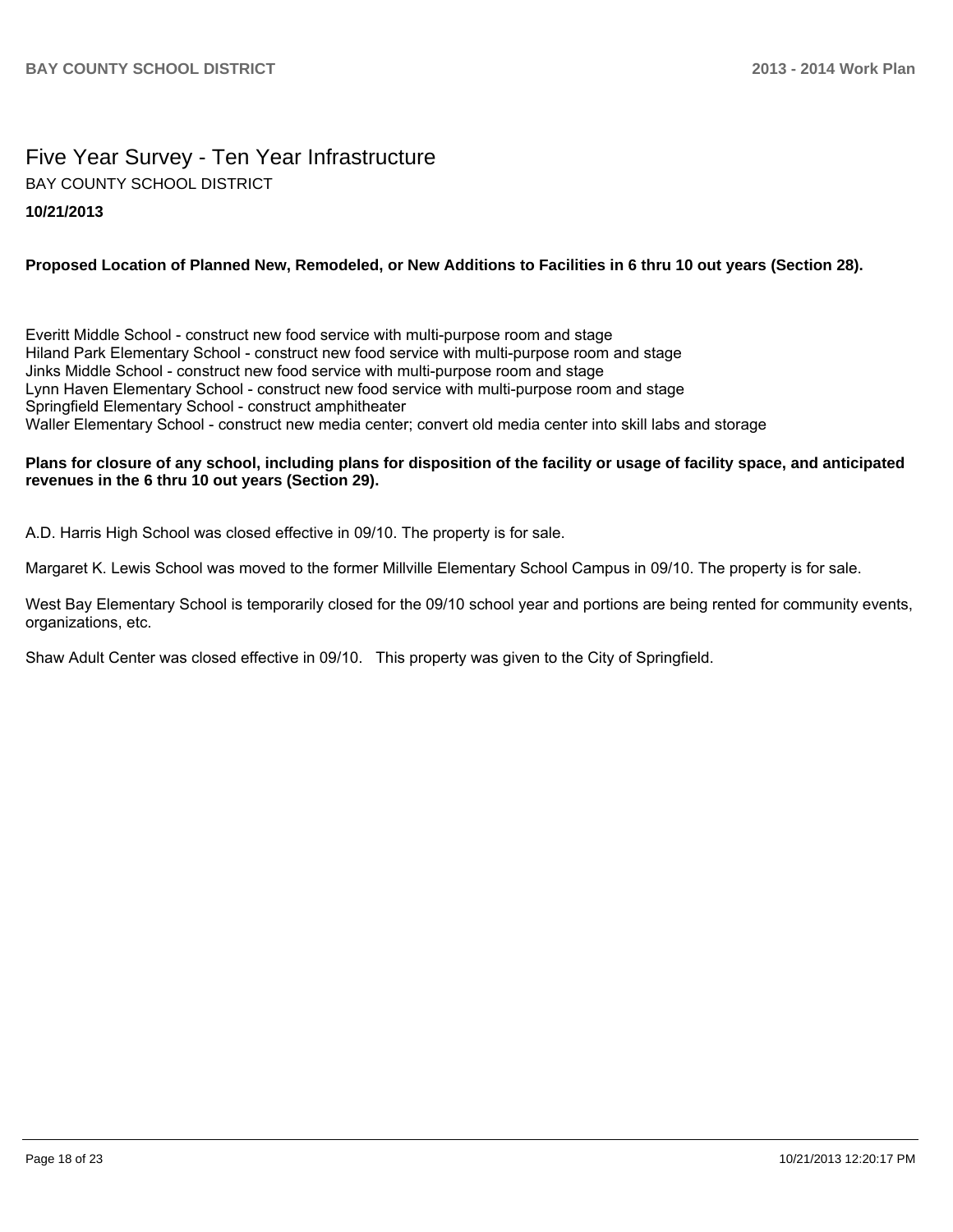# Five Year Survey - Ten Year Maintenance **10/21/2013** BAY COUNTY SCHOOL DISTRICT

**District projects and locations regarding the projected need for major renovation, repair, and maintenance projects within the district in years 6 - 10 beyond the projects plans detailed in the five years covered by the work plan.**

| Project                                                                                   | <b>Projected Cost</b> |
|-------------------------------------------------------------------------------------------|-----------------------|
| Mosley - Convert gym floor to wood & replace bleachers                                    | \$168,000             |
| Bay High - Renovate Bldgs. 23-24 - all systems                                            | \$1,999,000           |
| Callaway - Renovate Bldgs. 4-6 & 10-11 - all systems                                      | \$2,017,000           |
| Cedar Grove - Renovate Bldgs. 1, 3-6, 12-13 - all systems                                 | \$2,230,000           |
| Hiland Park - Renovate Bldgs. 2-4, 6, 9-10 - all systems                                  | \$2,379,000           |
| Arnold - Supplement HVAC system with small chiller, cooling<br>tower, or additional wells | \$336,000             |
| Lucille Moore - Renovate Bldgs. 1-5 - all systems                                         | \$4,848,000           |
| Northside - Renovate Bldgs. 1, 3-4 & convert classrooms into<br>ladministrative area      | \$2,541,000           |
| Parker - Renovate Bldg. 5 - all systems                                                   | \$1,162,000           |
| Young Warehouse - Replace HVAC system                                                     | \$448,000             |
| Rosenwald - Replace chiller in Bldg. 12                                                   | \$392,000             |
| Rutherford - Renovate Bldgs. 2, 5-7, 11-12 - plumbing, fire<br>alarms, finishes, telcom   | \$1,912,000           |
| Springfield - Renovate Bldgs. 2, 4-5, 7-9, 11, 14, 15 - all systems                       | \$3,099,000           |
| St. Andrew - Replace HVAC in Bldgs. 1-2                                                   | \$894,000             |
| Tyndall - Renovate Bldgs. 1-11 & 13 - HVAC                                                | \$2,014,000           |
| Waller - Renovate Bldgs. 3-4 - all systems                                                | \$1,135,000           |
| Nelson Administrative Bldg. - Replace Chiller                                             | \$336,000             |
|                                                                                           | \$27,910,000          |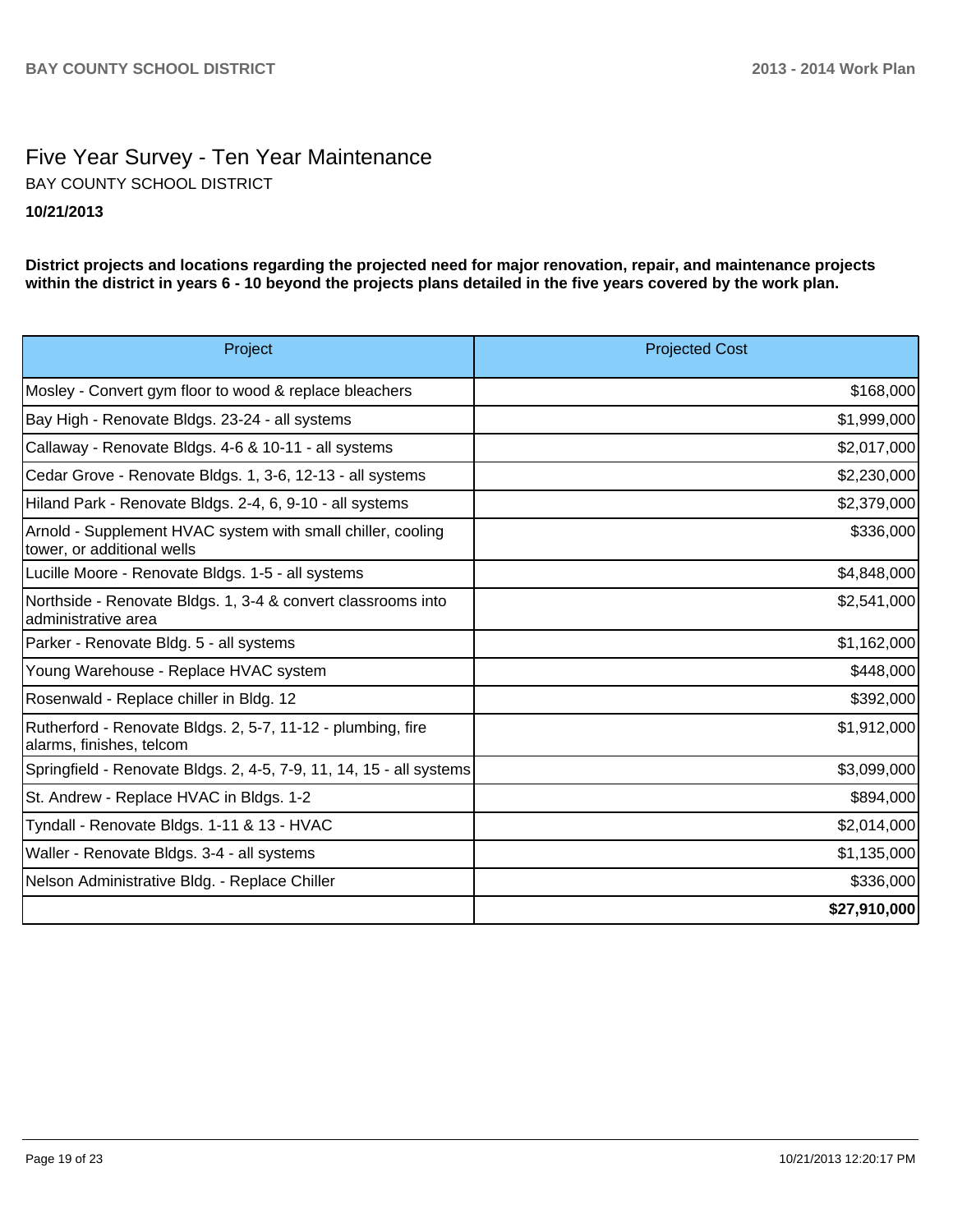# Five Year Survey - Ten Year Utilization BAY COUNTY SCHOOL DISTRICT

# **10/21/2013**

**Schedule of planned capital outlay projects identifying the standard grade groupings, capacities, and planned utilization rates of future educational facilities of the district for both permanent and relocatable facilities.**

| <b>Grade Level</b><br>Projections | <b>FISH Student</b><br><b>Stations</b> | <b>Actual FISH</b><br>Capacity | Actual<br><b>COFTE</b> | Actual<br><b>Utilization</b> | Actual new<br><b>Student</b><br>Capacity to be<br>added/remove | Projected<br><b>COFTE</b> | Projected<br><b>Utilization</b> |
|-----------------------------------|----------------------------------------|--------------------------------|------------------------|------------------------------|----------------------------------------------------------------|---------------------------|---------------------------------|
| Elementary -<br>District Totals   | 16,343                                 | 16,343                         | 11,029.92              | 67.49 %                      | $-2,822$                                                       | 12,859                    | 95.10 %                         |
| IMiddle - District<br>Totals      | 7,962                                  | 7,166                          | 4,493.51               | 62.71 %                      | $-808$                                                         | 6,077                     | 95.58 %                         |
| High - District<br>Totals         | 10,828                                 | 10,111                         | 7,314.50               | 72.34 %                      | $-2,223$                                                       | 6,264                     | 79.41 %                         |
| Other - ESE, etc                  | 2,417                                  | 2,258                          | 742.58                 | 32.89 %                      |                                                                | 765                       | 33.88 %                         |
|                                   | 37,550                                 | 35,878                         | 23,580.51              | 65.72 %                      | $-5,853$                                                       | 25,965                    | 86.48 %                         |

**Combination schools are included with the middle schools for student stations, capacity, COFTE and utilization purposes because these facilities all have a 90% utilization factor. Use this space to explain or define the grade groupings for combination schools.**

No comments to report.

Five Year Survey - Twenty Year Capacity BAY COUNTY SCHOOL DISTRICT

**10/21/2013**

**Schedule of capital outlay projects projected to ensure the availability of satisfactory student stations for the projected student enrollment in K - 12 programs for the future 11 - 20 years beyond the 5-year district facilities work program.**

No items match the criteria.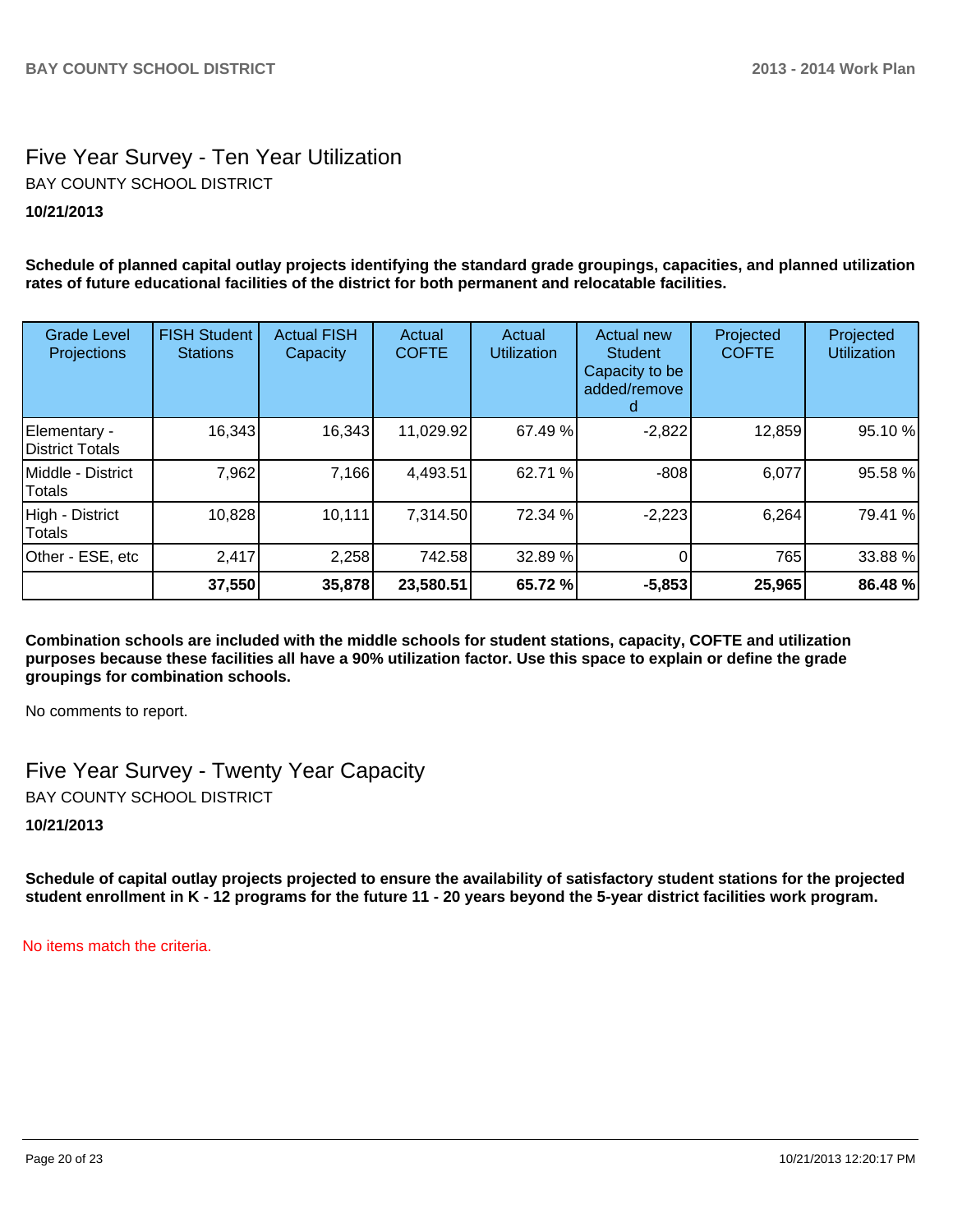# Five Year Survey - Twenty Year Infrastructure **10/21/2013** BAY COUNTY SCHOOL DISTRICT

**Proposed Location of Planned New, Remodeled, or New Additions to Facilities in the 11 through 20 out years (Section 28).**

Not Specified

**Plans for closure of any school, including plans for disposition of the facility or usage of facility space, and anticipated revenues in the 11 through 20 out years (Section 29).**

Not Specified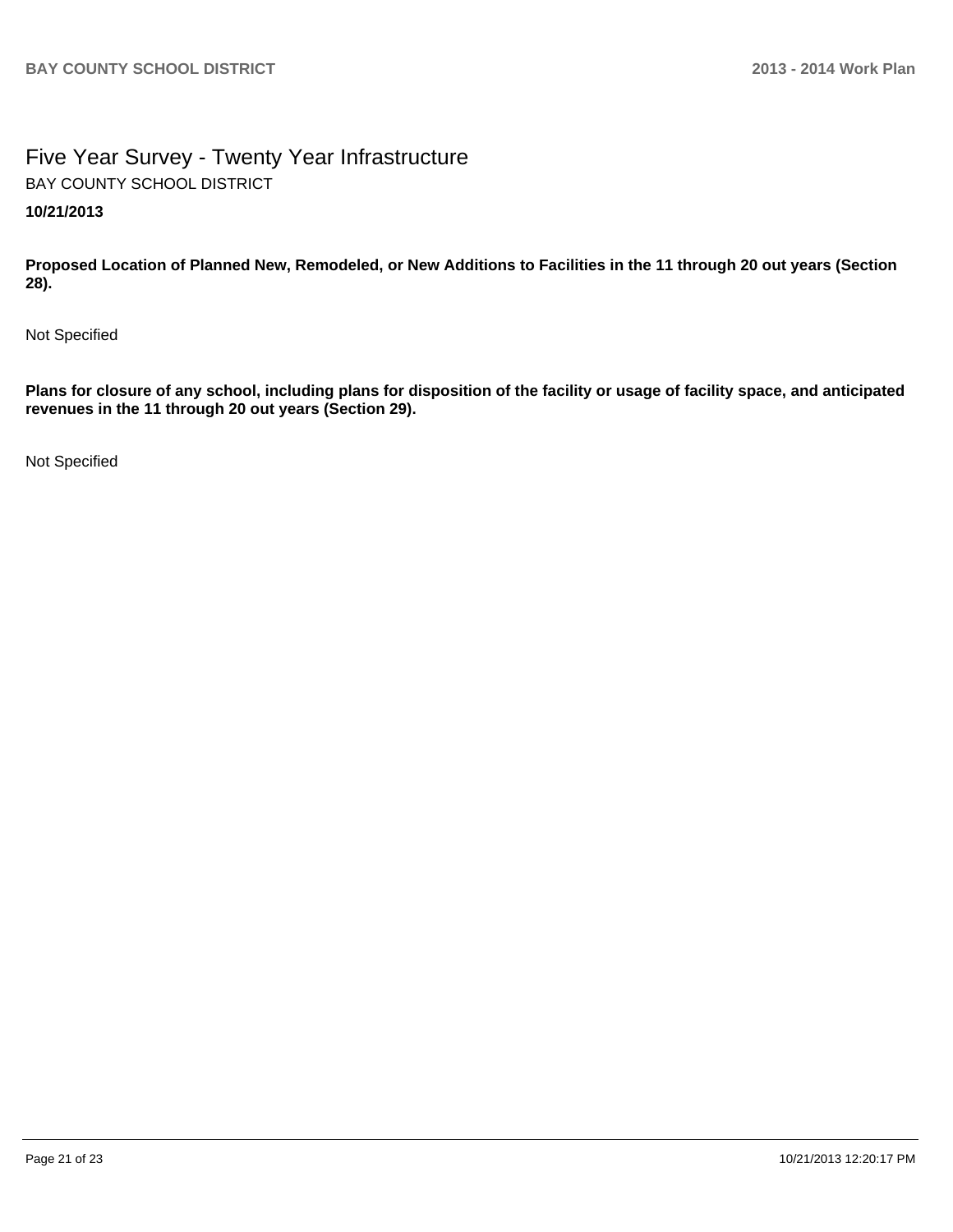# Five Year Survey - Twenty Year Maintenance **10/21/2013** BAY COUNTY SCHOOL DISTRICT

**District projects and locations regarding the projected need for major renovation, repair, and maintenance projects within the district in years 11 - 20 beyond the projects plans detailed in the five years covered by the work plan.**

| Project                                                          | <b>Projected Cost</b> |
|------------------------------------------------------------------|-----------------------|
| Mosley - Renovate Bldg. 2 - all systems                          | \$1,647,000           |
| Bay High - Renovate Bldgs. 7 & 14 - all systems                  | \$5,950,000           |
| Callaway - Renovate Bldg. 13 - all systems                       | \$386,000             |
| Deane Bozeman - Renovate Bldgs. 1-9                              | \$13,681,000          |
| Everitt - Renovate Bldgs. 1,2,3,5-6,8-9 - all systems            | \$9,225,000           |
| H. Beach - Renovate Bldg. 11 - all systems                       | \$1,309,000           |
| Arnold - Renovate Bldgs. 1-6 - all systems                       | \$23,184,000          |
| Jinks - Renovate Bldgs. 6 & 10 - all systems                     | \$868,000             |
| Lynn Haven - Renovate Bldgs. 1-4 & 6-7 - all systems             | \$3,402,000           |
| Merriam Cherry Street - Renovate Bldgs. 3,8,11, 12 - all systems | \$2,551,000           |
| Mowat - Renovate Bldgs. 4-8 & 11                                 | \$6,859,000           |
| Oakland Terrace - Renovate Bldgs 13 & 14 - all systems           | \$1,410,000           |
| Parker - Renovate Bldgs. 1 & 2 - all systems                     | \$2,177,000           |
| Patterson - Renovate Bldgs. 2 & 16                               | \$1,752,000           |
| Rosenwald - Renovate Bldgs. 1-7 & 10-13                          | \$9,170,000           |
| Southport - Renovate Bldgs. 1,4,8 & 11                           | \$4,111,000           |
| St. Andrew - Renovate Bldgs. 1-2                                 | \$1,890,000           |
| Tom. P. Haney - Renovate Bldgs. 2-4                              | \$2,331,000           |
| Waller - Renovate Bldgs. 1-2 & 5                                 | \$3,616,000           |
|                                                                  | \$95,519,000          |